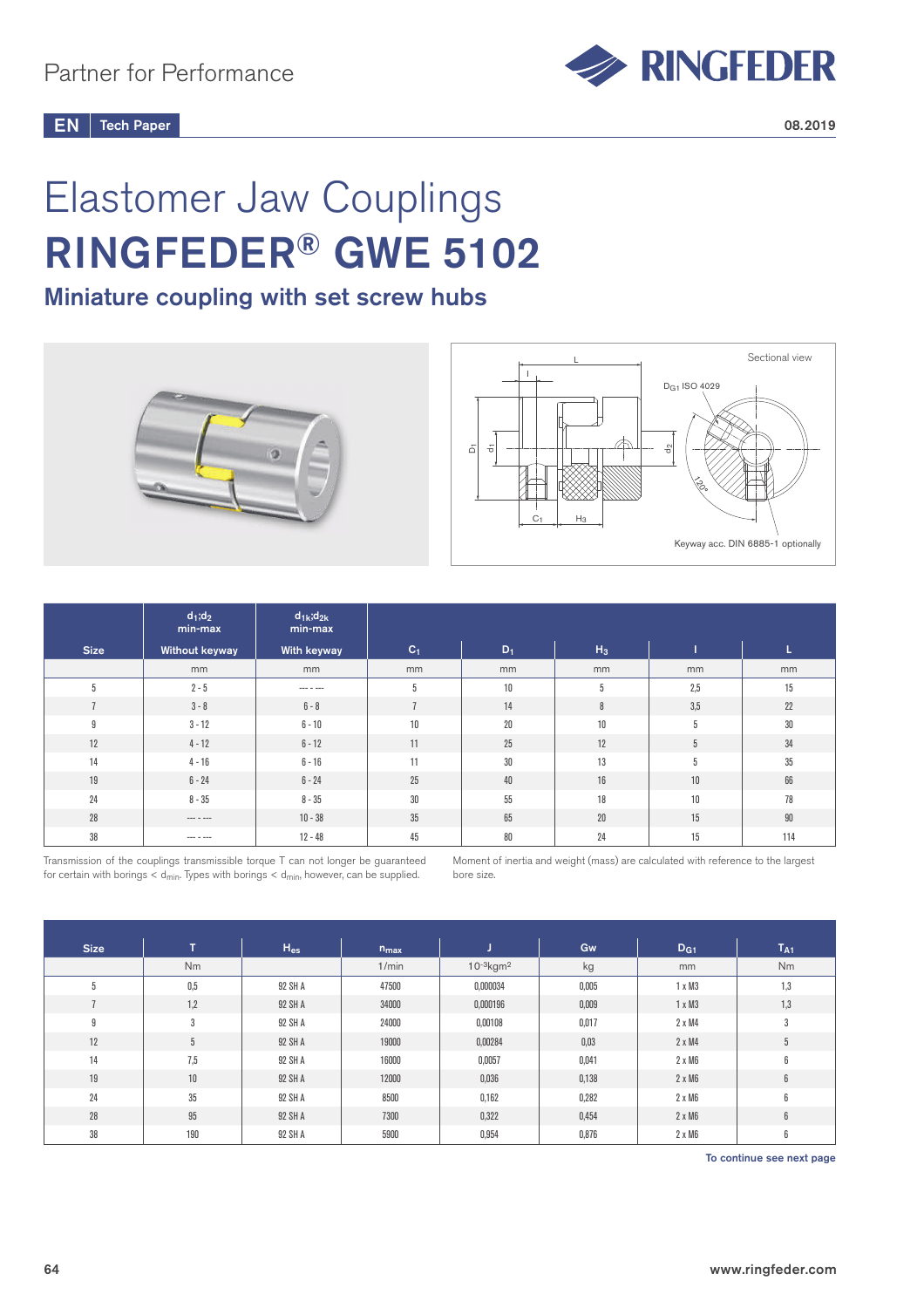## Partner for Performance



Tech Paper  $EN$  Tech Paper 2008.2019

## Elastomer Jaw Couplings RINGFEDER® GWE 5102

#### Transmissible torque T [Nm] of the Shaft-Hub-Connection

| <b>Size</b>    | Ø3       | 04       | Ø5       | Ø6       | 07       | Ø8    | Ø9    | 010     | 012   | Ø14     | Ø16     | 018   | 020     | 022     | 024   | 028   |
|----------------|----------|----------|----------|----------|----------|-------|-------|---------|-------|---------|---------|-------|---------|---------|-------|-------|
|                |          |          |          |          |          |       |       |         |       |         |         |       |         |         |       |       |
| 5              | 0,5      | 0,5      | 0.5      | $--$     | $--$     | $--$  | $---$ | $--$    | $--$  | $- - -$ | $- - -$ | $---$ | $- - -$ | $---$   | $---$ | $---$ |
| $\overline{ }$ | 1,2      | 1,2      | 1,2      | 1,2      | 1,2      | 1,2   | $--$  | $- - -$ | $---$ | $---$   | $---$   | $---$ | $- - -$ | $---$   | $---$ | $---$ |
| 9              | 3        | 3        | 3        | 3        | 3        | 3     | 3     | 3       | 3     | $---$   | $---$   | $---$ | $--$    | $---$   | $---$ | $---$ |
| 12             | $\cdots$ | 5        | 5        | 5        | 5        | 5     | 5     | 5       | 5     | $- - -$ | $---$   | $---$ | $- - -$ | $- - -$ | $---$ | $---$ |
| 14             | $---$    | 7,5      | 7.5      | 7.5      | 7,5      | 7,5   | 7,5   | 7,5     | 7,5   | 7,5     | 7,5     | $---$ | $- - -$ | $- - -$ | $---$ | $---$ |
| 19             | $\cdots$ | $\cdots$ | $---$    | 10       | 10       | 10    | 10    | 10      | 10    | 10      | 10      | 10    | 10      | 10      | 10    | $---$ |
| 24             | $--$     | ---      | $--$     | $--$     | $--$     | 20    | 22    | 24      | 29    | 34      | 35      | 35    | 35      | 35      | 35    | 35    |
| 28             | $---$    | $\cdots$ | $\cdots$ | $\cdots$ | $\cdots$ | $---$ | $---$ | 95      | 95    | 95      | 95      | 95    | 95      | 95      | 95    | 95    |
| 38             | $--$     | $--$     | $--$     | $--$     | $--$     | $---$ | $---$ | $---$   | 190   | 190     | 190     | 190   | 190     | 190     | 190   | 190   |

## **Explanations**

| = Min. bore diameter $d_1/d_2$<br>$d_1$ ; $d_{2min}$                        | $=$ Outer diameter<br>D1                             | $n_{max}$ = Max. rotation speed               |
|-----------------------------------------------------------------------------|------------------------------------------------------|-----------------------------------------------|
| $=$ Max, bore diameter d <sub>1</sub> /d <sub>2</sub><br>$d_1$ ; $d_{2max}$ | $=$ Length of damping module<br>Hз.                  | Total moment of inertia<br>$=$                |
| $d_{1k}$ ; $d_{2kmin}$ = Min. bore diameter $d_1/d_2$                       | = Distance between center screw hole and             | $=$ Weight<br>Gw                              |
| With keyway acc. to DIN 6885-1                                              | hub end                                              | $=$ Thread<br>DG1.                            |
| $d_{1k}$ ; $d_{2kmax}$ = Max. bore diameter $d_1/d_2$                       | $=$ Total length                                     | $=$ Tightened torque of clamping screw<br>TA1 |
| With keyway acc. to DIN 6885-1                                              | $=$ Transmissible torque at given $T_A$              | DG1                                           |
| = Guided length in hub bore<br>C <sub>1</sub>                               | $H_{\text{es}}$ = Hardness of the elastomeric spider |                                               |
|                                                                             |                                                      |                                               |

## Ordering example

| <b>Series</b><br><b>Size</b> | Bore diameter d <sub>1</sub> | Bore diameter d <sub>2</sub> | <b>Spider hardness</b><br>(optional) $1$ ) | Spider bore d <sub>bz</sub> (op-<br>tional) $1$ ) | <b>Further details</b> |
|------------------------------|------------------------------|------------------------------|--------------------------------------------|---------------------------------------------------|------------------------|
| GWE 5102-24                  | 12                           | 27                           | 92 SH A                                    | 24                                                |                        |

\* Keyway <sup>1)</sup> If a different spider hardness is selected, the detailed technical data for the sprockets must be observed. See chapter "Elastomer Jaw Couplings RINGFEDER® GWE Technical description" in Product Paper & Tech Paper "RINGFEDER® Elastomer Jaw Couplings"

Further information on RINGFEDER® GWE 5102 on www.ringfeder.com

#### Disclaimer of liability

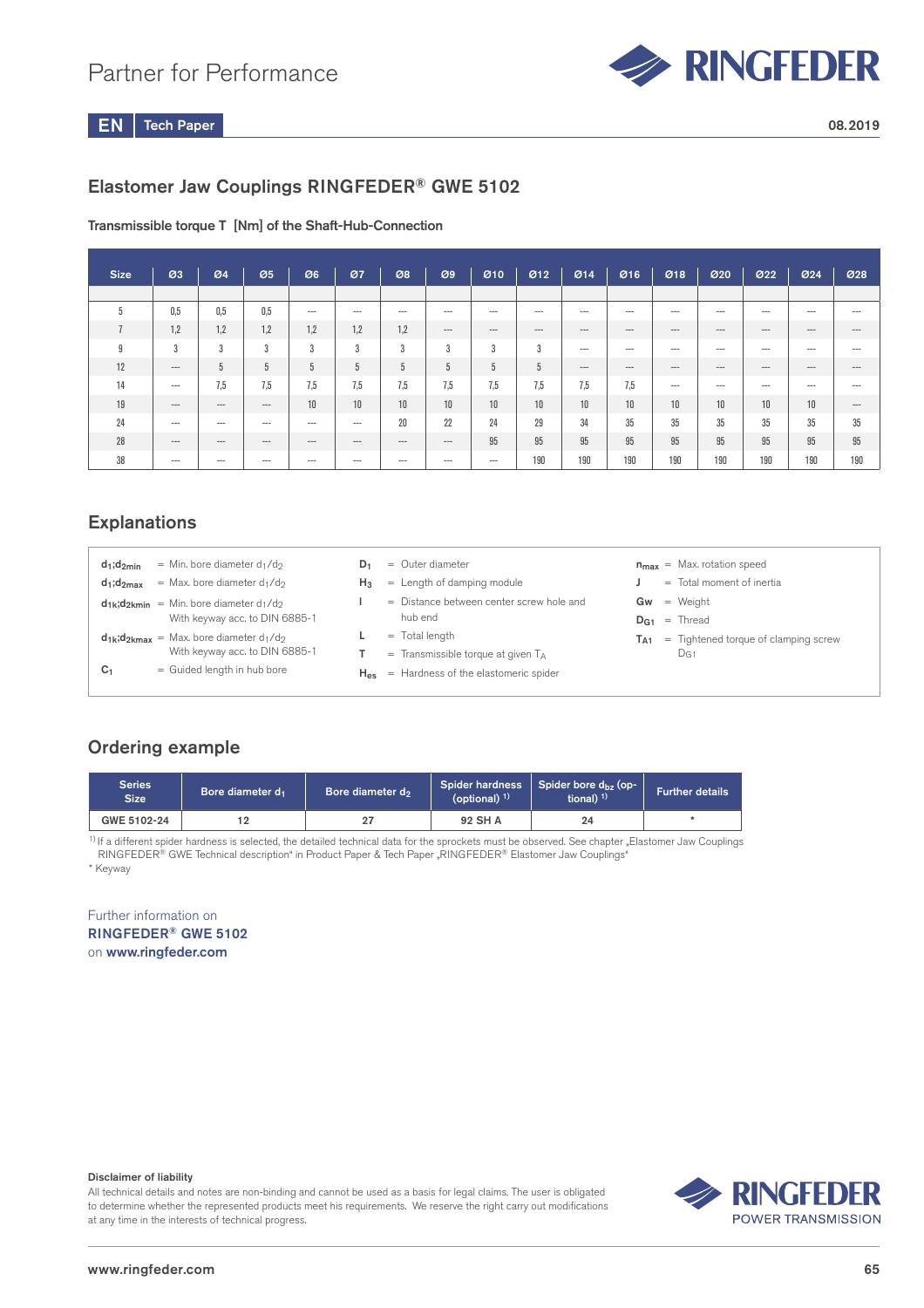

# Elastomer Jaw Couplings RINGFEDER® GWE 5103.1

## Miniature coupling with extended clamping hubs and single slit





|             | $d_1; d_2$ | $d_{1k}$ ; $d_{2k}$ |         |       |      |       |     |     |    |
|-------------|------------|---------------------|---------|-------|------|-------|-----|-----|----|
| <b>Size</b> | min-max    | min-max             | $ C_1 $ | $D_1$ | н    | $H_3$ |     | ĸ   |    |
|             | mm         | mm                  | mm      | mm    | mm   | mm    | mm  | mm  | mm |
|             | $2 - 4$    | $--- - - ---$       |         | 10    | 11,5 |       | 2,5 | 3,2 | ΙJ |
|             | $3 - 7$    | $6 - 7$             |         | 14    | 16,5 |       | 3,5 |     | 22 |
| 0           | $3 - 11$   | $6 - 11$            | 10      | 20    | 23,5 | 10    |     | 7.3 | 30 |

Transmission of the couplings transmissible torque T can not longer be guaranteed for certain with borings  $<$  d<sub>min</sub>. Types with borings  $<$  d<sub>min</sub>, however, can be supplied.

Moment of inertia and weight (mass) are calculated with reference to the largest bore size.

| <b>Size</b> |     | $H_{es}$ | $n_{max}$ |                            | Gw    | D <sub>G1</sub> | $T_{A1}$ |
|-------------|-----|----------|-----------|----------------------------|-------|-----------------|----------|
|             | Nm  |          | 1/min     | $10^{-3}$ kgm <sup>2</sup> | kg    | mm              | Nm       |
|             | 0,5 | 92 SH A  | 38000     | 0,000034                   | 0,005 | $1 \times M1.6$ | 0,25     |
|             | 1,2 | 92 SH A  | 27000     | 0,000196                   | 0,009 | x M2            | 0,35     |
|             |     | 92 SH A  | 19000     | 0,00108                    | 0,015 | 1 x M2,5        | 0,75     |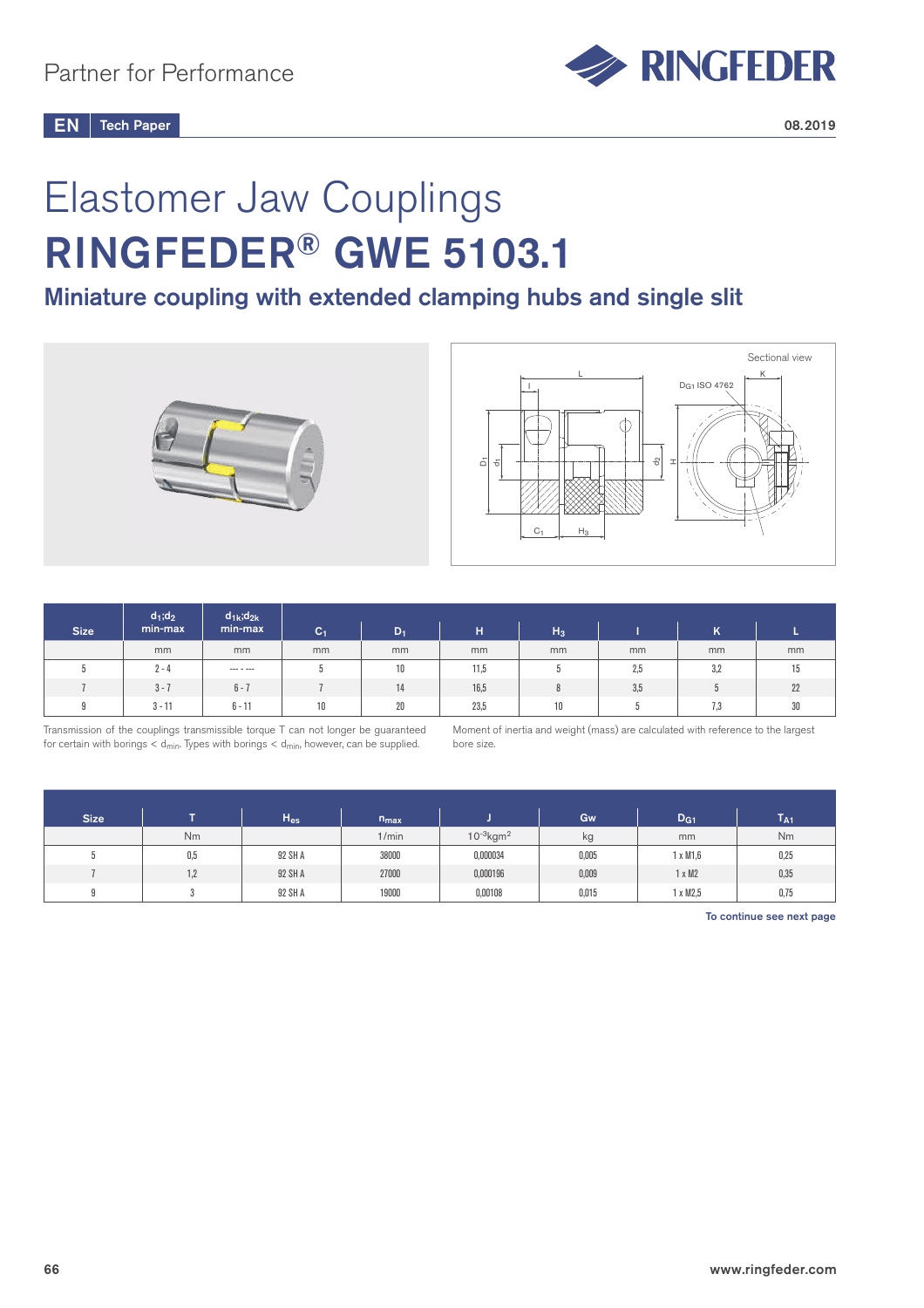

## Elastomer Jaw Couplings RINGFEDER® GWE 5103.1

Transmissible torque T [Nm]

|             | Transmissible torque     |     |     |         |       |      |                 |                            |       |          |  |  |
|-------------|--------------------------|-----|-----|---------|-------|------|-----------------|----------------------------|-------|----------|--|--|
| <b>Size</b> | 02                       | Ø3  | Ø4  | Ø5      | Ø6    | 07   | 08              | $\boldsymbol{\varnothing}$ | 010   | Ø11      |  |  |
|             |                          | Nm  |     |         |       |      |                 |                            |       |          |  |  |
| 5           | 0,5                      | 0,5 | 0,5 | $- - -$ | $---$ | $--$ | $---$           | $--$                       | $---$ | $--$     |  |  |
|             | $\hspace{0.05cm} \ldots$ | 0,8 | 1,1 | 1,2     | 1,2   | 1,2  | $---$           | $- - -$                    | $---$ | $\cdots$ |  |  |
| 9           | $- - -$                  | 1.5 |     | 2,5     | 2,9   | 3    | $^{\circ}$<br>u | 3                          |       |          |  |  |

## **Explanations**

| $d_1; d_{2min}$ | $=$ Min. bore diameter $d_1/d_2$                      | н     | $=$ Clearance diameter                        |     | $n_{max}$ = Max. rotation speed                        |
|-----------------|-------------------------------------------------------|-------|-----------------------------------------------|-----|--------------------------------------------------------|
| $d_1; d_{2max}$ | $=$ Max, bore diameter d <sub>1</sub> /d <sub>2</sub> | $H_3$ | $=$ Length of damping module                  |     | $=$ Total moment of inertia                            |
|                 | $d_{1k}$ ; $d_{2kmin}$ = Min. bore diameter $d_1/d_2$ |       | = Distance between center screw hole and      | Gw  | = Weight                                               |
|                 | With keyway acc. to DIN 6885-1                        |       | hub end                                       |     | $D_{G1}$ = Thread                                      |
|                 | $d_{1k}$ ; $d_{2kmax}$ = Max. bore diameter $d_1/d_2$ | κ     | $=$ Distance shaft axis - clamping screw axis | Ta1 | $=$ Tightened torque of clamping screw D <sub>G1</sub> |
|                 | With keyway acc. to DIN 6885-1                        |       | $=$ Total length                              |     |                                                        |
| C <sub>1</sub>  | = Guided length in hub bore                           |       | $=$ Transmissible torque at given $T_A$       |     |                                                        |
| $D_1$           | $=$ Outer diameter                                    | Hes   | = Hardness of the elastomeric spider          |     |                                                        |
|                 |                                                       |       |                                               |     |                                                        |

## Ordering example

| Series<br><b>Size</b> | Bore diameter d <sub>1</sub> | Bore diameter d <sub>2</sub> |         | Spider bore d <sub>bz</sub><br>(optional) $1$ ) | <b>Further details</b> |
|-----------------------|------------------------------|------------------------------|---------|-------------------------------------------------|------------------------|
| GWE 5103.1-9          |                              |                              | 80 SH A | 6,5                                             |                        |

\* Keyway <sup>1)</sup> If a different spider hardness is selected, the detailed technical data for the sprockets must be observed. See chapter "Elastomer Jaw Couplings RINGFEDER® GWE Technical description" in Product Paper & Tech Paper "RINGFEDER® Elastomer Jaw Couplings"

Further information on RINGFEDER® GWE 5103.1 on www.ringfeder.com

#### Disclaimer of liability

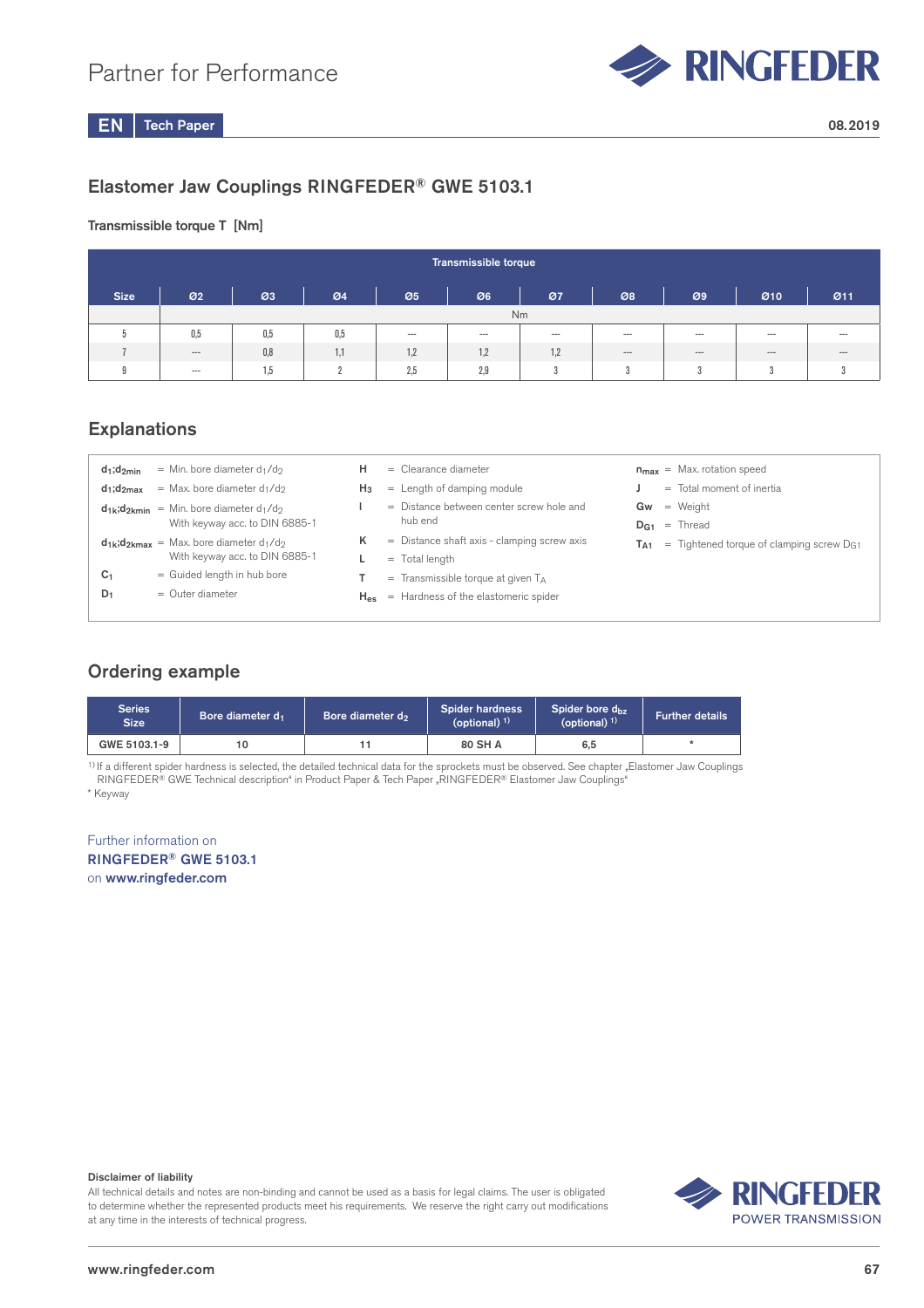

# Elastomer Jaw Couplings RINGFEDER® GWE 5104

## Servo-Insert coupling with clamping hubs and dual slits





|             | $d_1; d_2$ | $d_{1k}$ ; $d_{2k}$ |                |       |       |      |                |      |      |     |          |
|-------------|------------|---------------------|----------------|-------|-------|------|----------------|------|------|-----|----------|
| <b>Size</b> | min-max    | min-max             | C <sub>1</sub> | $D_1$ | $D_3$ | H    | H <sub>3</sub> |      | K    | ш   | $L_3$    |
|             | mm         | mm                  | mm             | mm    | mm    | mm   | mm             | mm   | mm   | mm  | mm       |
| 14          | $5 - 16$   | $5 - 16$            | 11             | 30    | 30    | 32,2 | 13             | 5    | 11   | 35  | $---$    |
| 19          | $6 - 20$   | $6 - 20$            | 25             | 40    | 40    | 46   | 16             | 12   | 14,5 | 66  | $\cdots$ |
| 24          | $10 - 32$  | $10 - 32$           | 30             | 55    | 55    | 57   | 18             | 10.5 | 20   | 78  | $---$    |
| 28          | $10 - 38$  | $10 - 38$           | 35             | 65    | 65    | 71   | 20             | 11,5 | 24,5 | 90  | $---$    |
| 38          | $12 - 48$  | $12 - 48$           | 45             | 80    | 80    | 83   | 24             | 15,5 | 30   | 114 | $---$    |
| 42          | $14 - 54$  | $14 - 54$           | $50\,$         | 95    | 85    | 95   | 26             | 18   | 32,5 | 126 | 28       |
| 48          | $15 - 60$  | $15 - 60$           | 56             | 105   | 95    | 106  | 28             | 21   | 37   | 140 | 32       |
| 55          | $35 - 74$  | $35 - 74$           | 65             | 120   | 120   | 120  | 30             | 26   | 45   | 160 |          |
| 65          | $35 - 80$  | $35 - 80$           | 75             | 135   | 135   | 135  | 35             | 28   | 50   | 185 | $---$    |
| 75          | $30 - 95$  | $30 - 95$           | 85             | 160   | 160   | 160  | 40             | 36   | 60   | 210 | $---$    |

Transmission of the couplings transmissible torque T can not longer be guaranteed for certain with borings  $<$  d<sub>min</sub>. Types with borings  $<$  d<sub>min</sub>, however, can be supplied.

Moment of inertia and weight (mass) are calculated with reference to the largest bore size.

| <b>Size</b> | T.        | $H_{es}$ | $n_{max}$ |                            | Gw    | D <sub>G1</sub> | T <sub>A1</sub> |
|-------------|-----------|----------|-----------|----------------------------|-------|-----------------|-----------------|
|             | <b>Nm</b> |          | 1/min     | $10^{-3}$ kgm <sup>2</sup> | kg    | mm              | Nm              |
| 14          | 12,5      | 98 SH A  | 13000     | 0,006                      | 0,042 | $1 \times M3$   | $\overline{2}$  |
| 19          | 17        | 98 SH A  | 10000     | 0,036                      | 0,158 | $1 \times M6$   | 11              |
| 24          | 60        | 98 SH A  | 7000      | 0,15                       | 0,304 | $1 \times M6$   | 15              |
| 28          | 160       | 98 SH A  | 6000      | 0,33                       | 0,505 | $1 \times M8$   | 32              |
| 38          | 325       | 98 SH A  | 5000      | 0,96                       | 0,934 | 1 x M8          | 38              |
| 42          | 450       | 98 SH A  | 4000      | 4,92                       | 3,8   | 1 x M10         | 84              |
| 48          | 525       | 98 SH A  | 3600      | 8,26                       | 4,9   | 1 x M12         | 145             |
| $55\,$      | 685       | 98 SH A  | 3150      | 19,15                      | 10,2  | 1 x M12         | 145             |
| 65          | 940       | 98 SH A  | 2800      | 30,72                      | 13,7  | 1 x M12         | 145             |
| 75          | 1920      | 98 SH A  | 2350      | 66,68                      | 21,34 | 1 x M16         | 295             |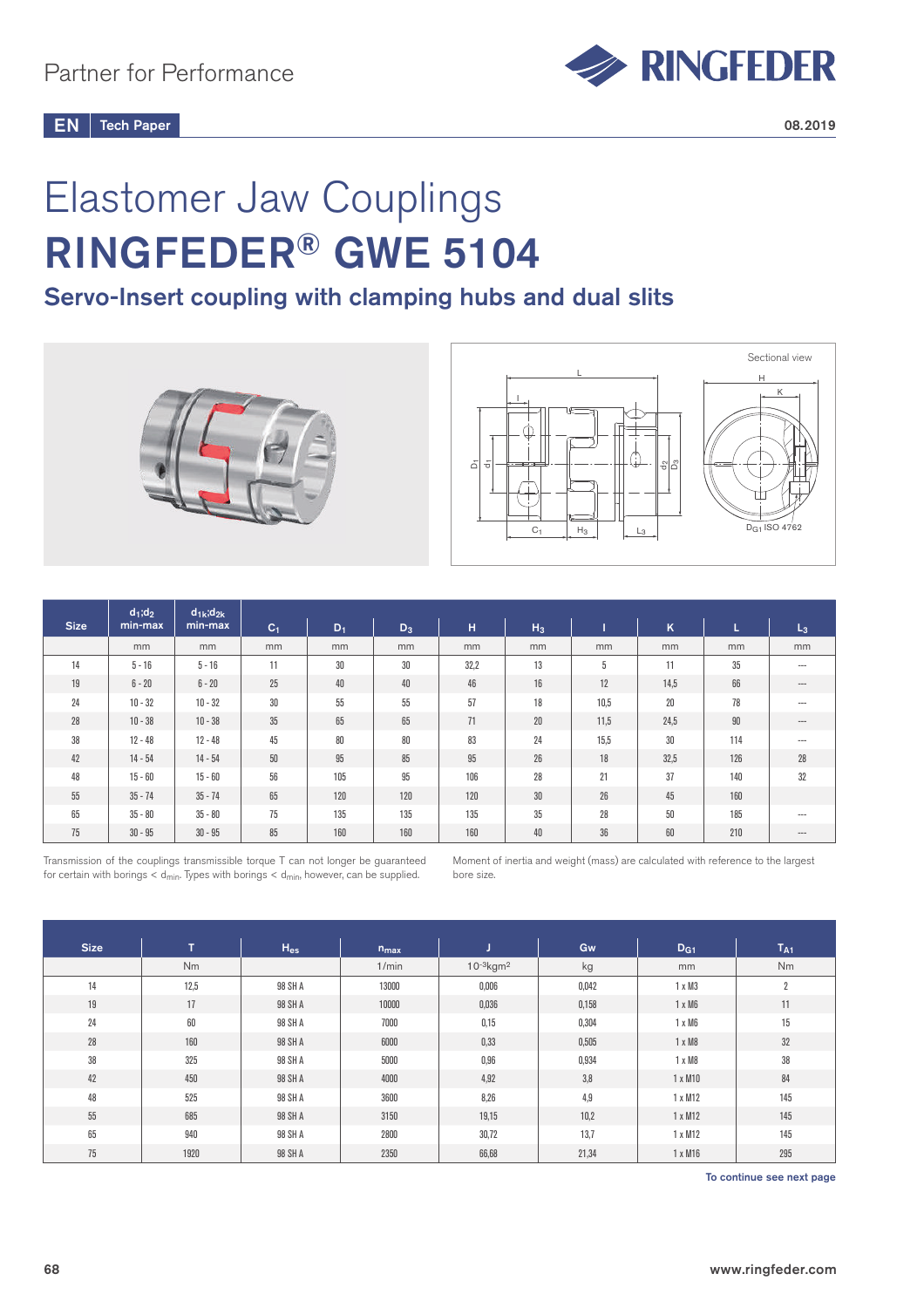

## Elastomer Jaw Couplings RINGFEDER® GWE 5104

## Transmissible torque T [Nm]

|             | <b>Transmissible torque</b> |          |       |          |           |       |           |               |       |       |                |       |       |                                          |          |                 |                  |                        |       |        |          |
|-------------|-----------------------------|----------|-------|----------|-----------|-------|-----------|---------------|-------|-------|----------------|-------|-------|------------------------------------------|----------|-----------------|------------------|------------------------|-------|--------|----------|
| <b>Size</b> | 05                          | Ø6       | 08    |          | 910   912 |       | 914   916 | $\boxed{020}$ | 025   |       |                |       |       |                                          |          | $\mathcal{O}60$ | $\varnothing$ 65 | 070                    | 080   | 090    | 095      |
|             |                             |          |       |          |           |       |           |               |       |       | N <sub>m</sub> |       |       |                                          |          |                 |                  |                        |       |        |          |
| 14          | 4.8                         | 6.0      | 7.7   | 9.4      |           | 12.5  | 12.5      | $---$         | $---$ | $---$ | $---$          | $---$ | $---$ | $---$                                    | $---$    | $---$           | $---$            | ---                    | $---$ | $---$  | ---      |
| 19          | $---$                       | 16       | 17    | 17       | 17        | 17    | 17        | 17            | $---$ | $---$ | $---$          | $---$ | $---$ | $---$                                    | $---$    | $---$           | $---$            | $\qquad \qquad \cdots$ | $---$ | $---$  | $---$    |
| 24          | $--$                        | $---$    | $---$ | 37       | 43        | 50    | 56        | 60            | 60    | 60    | $---$          | $---$ | $--$  | $---$                                    | $---$    | $---$           | $---$            | $---$                  | $---$ | ---    | $---$    |
| 28          | $\qquad \qquad \cdots$      | $\cdots$ | $---$ | 61       | 72        | 83    | 94        | 114           | 138   | 160   | 160            | $---$ | $---$ | $---$                                    | $---$    | $---$           | $---$            | $---$                  | $---$ | $---$  | $---$    |
| 38          | $---$                       | $---$    | $---$ | $---$    | 87        | 100   | 113       | 138           | 168   | 197   | 225            | 251   | 277   | $---$                                    | $- - -$  | $--$            | $---$            | $--$                   | $---$ | ---    | ---      |
| 42          | $---$                       | $\cdots$ | $---$ | $---$    | $---$     | 174   | 197       | 242           | 296   | 348   | 398            | 450   | 450   | $\hspace{0.05cm} \ldots \hspace{0.05cm}$ | $\cdots$ | $---$           | $\cdots$         | $---$                  | $---$ | $---$  | ---      |
| 48          | $---$                       | $\cdots$ | $---$ | $---$    | ---       | $---$ | 276       | 343           | 424   | 502   | 525            | 525   | 525   | 525                                      | 525      | $---$           | $---$            | $---$                  | $---$ | ---    | ---      |
| 55          | $---$                       | $\cdots$ | $---$ | $\cdots$ | $---$     | $---$ | $\cdots$  | $\cdots$      | $---$ | $---$ | 630            | 685   | 685   | 685                                      | 685      | 685             | 685              | 685                    | $---$ | $---$  | $\cdots$ |
| 65          | $---$                       | $\cdots$ | $---$ | $- - -$  | ---       | $---$ | $---$     | $--$          | $---$ | $---$ | 634            | 714   | 791   | 866                                      | 940      | 940             | 940              | 940                    | 940   | $-- -$ | ---      |
| 75          | $---$                       | $\cdots$ | $---$ | $---$    | $---$     | $---$ | $---$     | $\cdots$      | $---$ | $---$ | 998            | 1125  | 1250  | 1370                                     | 1489     | 1604            | 1718             | 1830                   | 1920  | 1920   | 1920     |

## **Explanations**

| $d_1$ : $d_2$ <sub>min</sub> | = Min. bore diameter $d_1/d_2$                                                          |
|------------------------------|-----------------------------------------------------------------------------------------|
| $d_1: d_2$ <sub>may</sub>    | = Max. bore diameter $d_1/d_2$                                                          |
| $d_{1k}$ ; $d_{2kmin}$       | $=$ Min. bore diameter d <sub>1</sub> /d <sub>2</sub><br>with keyway acc. to DIN 6885-1 |
|                              | $d_{1k}$ : $d_{2km} =$ Max. bore diameter $d_1/d_2$<br>with keyway acc. to DIN 6885-1   |
| C <sub>1</sub>               | $=$ Guided length in hub bore                                                           |
|                              | $=$ Outer diameter                                                                      |

- $D_3$  = Outer diameter hub
- H = Clearance diameter
- $H_3$  = Length of damping module
- $\mathsf{I}$  = Distance between center screw hole and hub end
- $K =$  Distance shaft axis clamping screw axis
- $L = Total length$
- $L_3$  = Length
- $T =$  Transmissible torque at given  $T_A$
- $H_{es}$  = Hardness of the elastomeric spider
- $n_{max}$  = Max. rotation speed
- $J =$  Total moment of inertia
- $Gw = Weight$
- $D_{G1}$  = Thread
- $T_{A1}$  = Tightened torque of clamping screw  $D_{G1}$

## Ordering example

| Series<br><b>Size</b> | <b>Bore diameter d</b><br>Bore diameter d <sub>1</sub><br>40<br>41 |  | <b>Spider hardness</b><br>(optional) $1$ | Spider bore d <sub>bz</sub><br>(optional) $1$ ) | <b>Further details</b> |
|-----------------------|--------------------------------------------------------------------|--|------------------------------------------|-------------------------------------------------|------------------------|
| GWE 5104-42           |                                                                    |  | 64 SH D                                  | 42                                              |                        |

1) If a different spider hardness is selected, the detailed technical data for the sprockets must be observed. See chapter "Elastomer Jaw Couplings RINGFEDER® GWE Technical description" in Product Paper & Tech Paper "RINGFEDER® Elastomer Jaw Couplings"

\* Keyway

### Further information on RINGFEDER® GWE 5104 on www.ringfeder.com

#### Disclaimer of liability

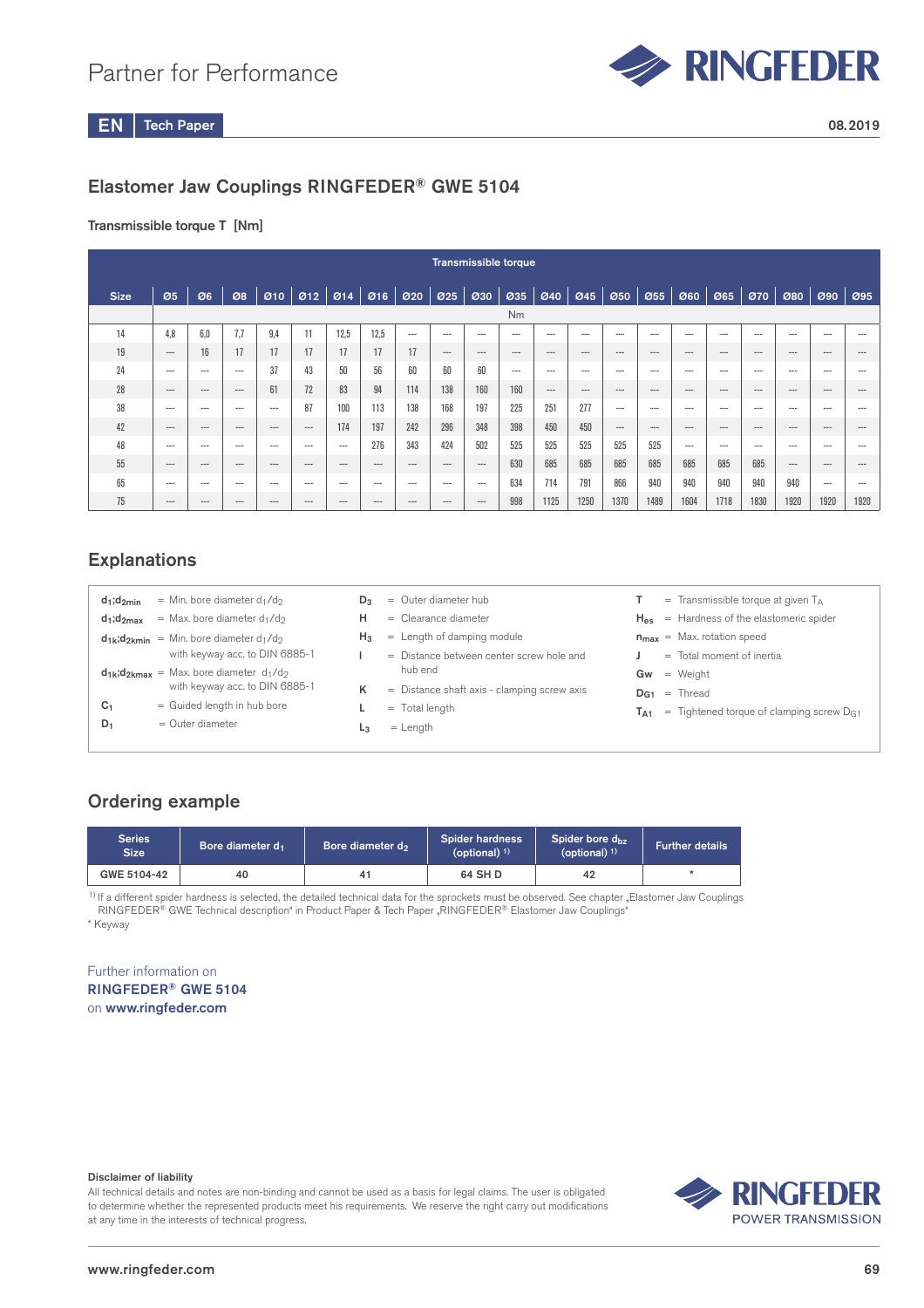

# Elastomer Jaw Couplings RINGFEDER® GWE 5106

## Servo-Insert coupling with clamping hubs in split hub design





|             | $d_1; d_2$ | $d_{1k}$ ; $d_{2k}$ |                |       |                               |      |                |      |      |                |        |                |
|-------------|------------|---------------------|----------------|-------|-------------------------------|------|----------------|------|------|----------------|--------|----------------|
| <b>Size</b> | min-max    | min-max             | C <sub>1</sub> | $D_1$ | $D_3$                         | H    | H <sub>3</sub> |      | K    | K <sub>1</sub> | ь      | L <sub>3</sub> |
|             | mm         | mm                  | mm             | mm    | mm                            | mm   | mm             | mm   | mm   | mm             | mm     | mm             |
| 14          | $5 - 16$   | $5 - 16$            | 11             | 30    | $\hspace{1.5cm} \textbf{---}$ | 32,5 | 13             | 5    | 11   | 8              | 35     | $--$           |
| 19          | $6 - 20$   | $6 - 20$            | 25             | 40    | $-\cdots$                     | 46   | 16             |      | 14,5 | 12             | 66     | $\cdots$       |
| 24          | $10 - 32$  | $10 - 32$           | $30\,$         | 55    | $---$                         | 57   | 18             | 10,5 | 20   | 19             | 78     | $---$          |
| 28          | $10 - 38$  | $10 - 38$           | 35             | 65    | $---$                         | 71   | $20\,$         | 11,5 | 24,5 | 21,5           | $90\,$ | $---$          |
| 38          | $12 - 48$  | $12 - 48$           | 45             | 80    | $---$                         | 83   | 24             | 15,5 | 30   | 31             | 114    | $---$          |
| 42          | $14 - 54$  | $14 - 54$           | $50\,$         | 95    | 85                            | 95   | 26             | 18   | 32,5 | 32             | 126    | 28             |
| 48          | $15 - 60$  | $15 - 60$           | 56             | 105   | 95                            | 106  | 28             | 21   | 36   | 38             | 140    | 32             |
| 55          | $35 - 74$  | $35 - 74$           | 65             | 120   | $-\!-\!$                      | 120  | $30\,$         | 26   | 45   | 46,5           | 160    | $\cdots$       |
| 65          | $35 - 80$  | $35 - 80$           | 75             | 135   | $---$                         | 135  | 35             | 28   | 50   | 52             | 185    | ---            |
| 75          | $30 - 95$  | $30 - 95$           | 85             | 160   | $\hspace{1.5cm} \textbf{---}$ | 160  | 40             | 36   | 60   | 65,5           | 210    | $\cdots$       |

Transmission of the couplings transmissible torque T can not longer be guaranteed for certain with borings  $<$  d<sub>min</sub>. Types with borings  $<$  d<sub>min</sub>, however, can be supplied.

Moment of inertia and weight (mass) are calculated with reference to the largest bore size.

| <b>Size</b> | Ŧ.   | $H_{es}$ | $n_{max}$ |                            | Gw    | D <sub>G1</sub> | T <sub>A1</sub> |
|-------------|------|----------|-----------|----------------------------|-------|-----------------|-----------------|
|             | Nm   |          | 1/min     | $10^{-3}$ kgm <sup>2</sup> | kg    | mm              | Nm              |
| 14          | 12,5 | 98 SH A  | 13000     | 0,006                      | 0,042 | $2 \times M3$   | 2               |
| 19          | 17   | 98 SH A  | 10000     | 0,036                      | 0,158 | $2 \times M6$   | 11              |
| 24          | 60   | 98 SH A  | 7000      | 0,15                       | 0,304 | $2 \times M6$   | 15              |
| 28          | 160  | 98 SH A  | 6000      | 0,33                       | 0,505 | $2 \times M8$   | 32              |
| 38          | 325  | 98 SH A  | 5000      | 0,96                       | 0,934 | 2 x M8          | 38              |
| 42          | 450  | 98 SH A  | 4000      | 4,92                       | 3,8   | 2 x M10         | 84              |
| 48          | 525  | 98 SH A  | 3600      | 8,26                       | 4,9   | 2 x M12         | 145             |
| 55          | 685  | 98 SH A  | 3150      | 19,15                      | 10,2  | 2 x M12         | 145             |
| 65          | 940  | 98 SH A  | 2800      | 30,72                      | 13,7  | 2 x M12         | 145             |
| 75          | 1920 | 98 SH A  | 2350      | 66,68                      | 21,34 | $2 \times M16$  | 295             |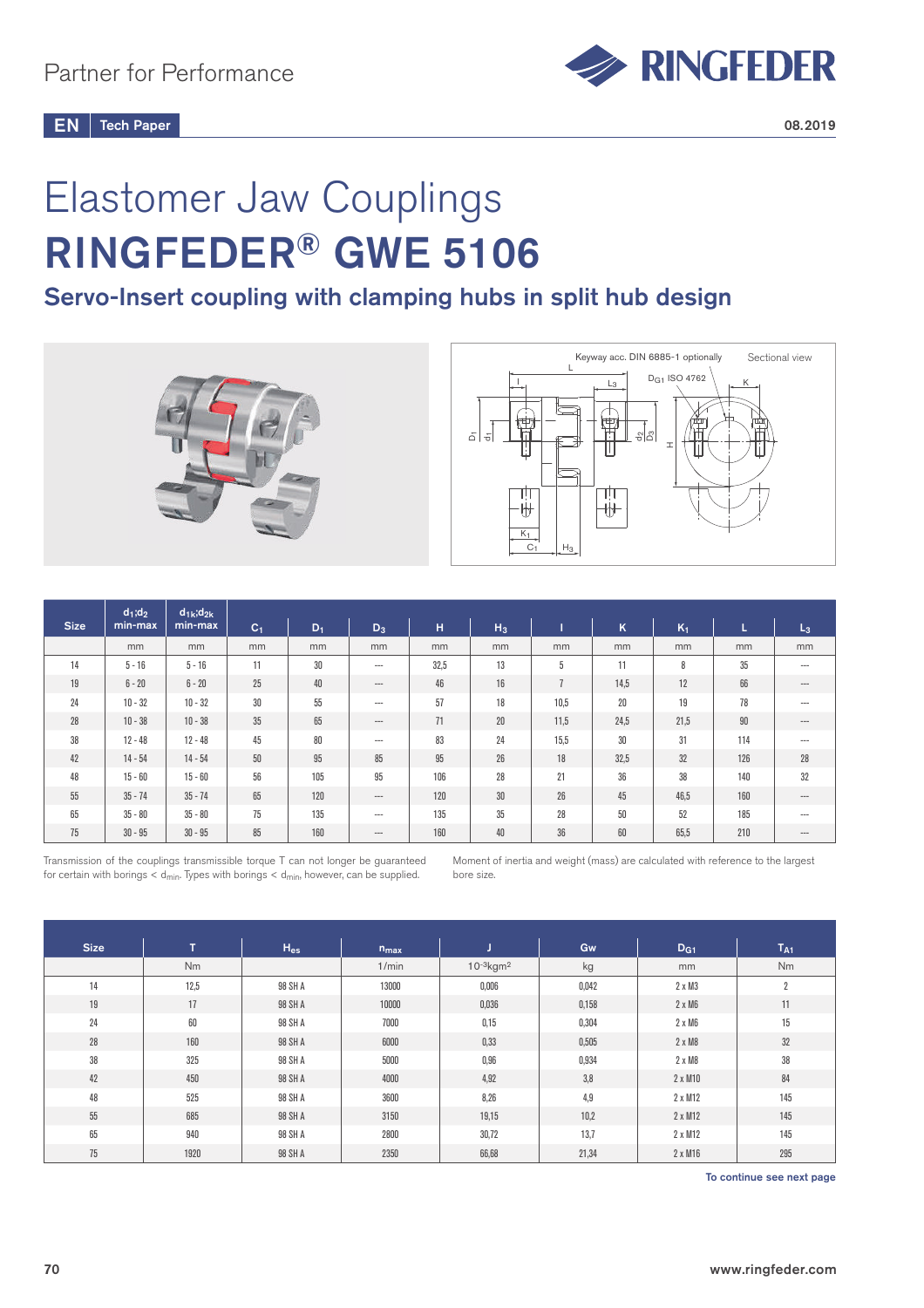

## Elastomer Jaw Couplings RINGFEDER® GWE 5106

## Transmissible torque T [Nm]

|             | <b>Transmissible torque</b> |         |          |          |         |                               |       |       |                 |                               |           |       |                                   |           |         |           |          |         |          |          |          |
|-------------|-----------------------------|---------|----------|----------|---------|-------------------------------|-------|-------|-----------------|-------------------------------|-----------|-------|-----------------------------------|-----------|---------|-----------|----------|---------|----------|----------|----------|
| <b>Size</b> | 05                          | Ø6      | 08       |          |         | $010$ $012$ $014$ $016$ $020$ |       |       | $\mathcal{O}25$ | $\boldsymbol{\mathcal{Q}}$ 30 | Ø35       |       | $\varnothing$ 40 $\varnothing$ 45 | 050       | $ $ Ø55 | 060   065 |          | 070     | 080      | 090      | 095      |
|             |                             |         |          |          |         |                               |       |       |                 |                               | <b>Nm</b> |       |                                   |           |         |           |          |         |          |          |          |
| 14          | 3.7                         | 4.4     | 5.9      | 7.4      | 8.8     | 10.3                          | 11.8  | $---$ | $---$           | ---                           | $---$     | $---$ | $---$                             | $---$     | $---$   | $---$     | $---$    | $---$   | $---$    | $---$    | ---      |
| 19          | $---$                       | 12.6    | 17       | 17       | 17      | 17                            | 17    | 17    | $---$           | $---$                         | $---$     | $---$ | $---$                             | $---$     | $---$   | $---$     | $---$    | $---$   | $\cdots$ | $--$     | $\cdots$ |
| 24          | $---$                       | $---$   | $---$    | 29       | 34      | 40                            | 46    | 57    | 60              | 60                            | $---$     | $---$ | $--$                              | $---$     | $---$   | $- - -$   | $---$    | $---$   | $---$    | $- - -$  | ---      |
| 28          | $\cdots$                    | $---$   | $\cdots$ | 46       | 55      | 65                            | 74    | 92    | 116             | 139                           | 162       | $---$ | $---$                             | $\cdots$  | $---$   | $- - -$   | $\cdots$ | $- - -$ | $- - -$  | $-$      | ---      |
| 38          | $---$                       | $---$   | $---$    | $---$    | 66      | 77                            | 88    | 110   | 137             | 165                           | 192       | 219   | 247                               | $---$     | $---$   | $- - -$   | $---$    | $---$   | $---$    | $\cdots$ | $--$     |
| 42          | $---$                       | $---$   | $---$    | $---$    | $---$   | 139                           | 159   | 198   | 248             | 298                           | 347       | 397   | 446                               | $-\cdots$ | $---$   | $\cdots$  | $---$    | $---$   | $---$    | $---$    | $---$    |
| 48          | $---$                       | $---$   | $---$    | $---$    | $-$     | $---$                         | 233   | 292   | 364             | 437                           | 510       | 525   | 525                               | 525       | 525     | $---$     | $---$    | $---$   | $---$    | $- - -$  | $---$    |
| 55          | $---$                       | $---$   | $---$    | $\cdots$ | $---$   | $---$                         | $---$ | $---$ | $---$           | $---$                         | 510       | 583   | 656                               | 685       | 685     | 685       | 685      | 685     | $---$    | $---$    | $---$    |
| 65          | $---$                       | $- - -$ | $- - -$  | $---$    | $- - -$ | $---$                         | $---$ | $---$ | $---$           | $---$                         | 510       | 583   | 656                               | 728       | 801     | 874       | 940      | 940     | 940      | $---$    | $- - -$  |
| 75          | $---$                       | $---$   | $---$    | $---$    | $---$   | $---$                         | $---$ | $---$ | $---$           | $---$                         | 783       | 895   | 1007                              | 1119      | 1231    | 1343      | 1455     | 1567    | 1790     | 1920     | 1920     |

## **Explanations**

| $d_1$ : $d_2$ <sub>min</sub> | $=$ Min. bore diameter d <sub>1</sub> /d <sub>2</sub>                                   |
|------------------------------|-----------------------------------------------------------------------------------------|
| $d_1$ ; $d_2$ <sub>max</sub> | $=$ Max. bore diameter d <sub>1</sub> /d <sub>2</sub>                                   |
| $d_{1k}$ : $d_{2kmin}$       | $=$ Min. bore diameter d <sub>1</sub> /d <sub>2</sub><br>with keyway acc. to DIN 6885-1 |
| $d_{1k}$ ; $d_{2kmax}$       | = Max. bore diameter $d_1/d_2$<br>with keyway acc. to DIN 6885-1                        |
| C1                           | $=$ Guided length in hub bore                                                           |
| D1                           | $=$ Outer diameter                                                                      |
|                              |                                                                                         |

- $H =$  Clearance diameter
- $H_3$  = Length of damping module
- $l =$  Distance between center screw hole and hub end
- $K =$  Distance shaft axis clamping screw axis
- $K_1$  = Clamping length
- $L = \text{Total length}$
- $L_3$  = Length
- $T =$  Transmissible torque at given  $T_A$
- $H_{es}$  = Hardness of the elastomeric spider
- $n_{max}$  = Max. rotation speed
- $J =$  Total moment of inertia
- $Gw = Weight$
- $D_{G1}$  = Thread
- $T_{A1}$  = Tightened torque of clamping screw  $D_{G1}$

## Ordering example

| Series<br><b>Size</b> | Bore diameter d <sub>1</sub> | Bore diameter d <sub>2</sub> | <b>Spider hardness</b><br>(optional) $1$ | Spider bore d <sub>bz</sub><br>(optional) $1$ ) | <b>Further details</b> |
|-----------------------|------------------------------|------------------------------|------------------------------------------|-------------------------------------------------|------------------------|
| GWE 5106-42           | 40                           | 41                           | 92 SH A                                  | 42                                              |                        |

<sup>1)</sup> If a different spider hardness is selected, the detailed technical data for the sprockets must be observed. See chapter "Elastomer Jaw Couplings RINGFEDER<sup>®</sup> GWE Technical description<sup>e</sup> in Product Paper & Tech Paper "RINGFEDER® Elastomer Jaw Couplings"

\* Keyway

Further information on RINGFEDER® GWE 5106 on www.ringfeder.com

#### Disclaimer of liability

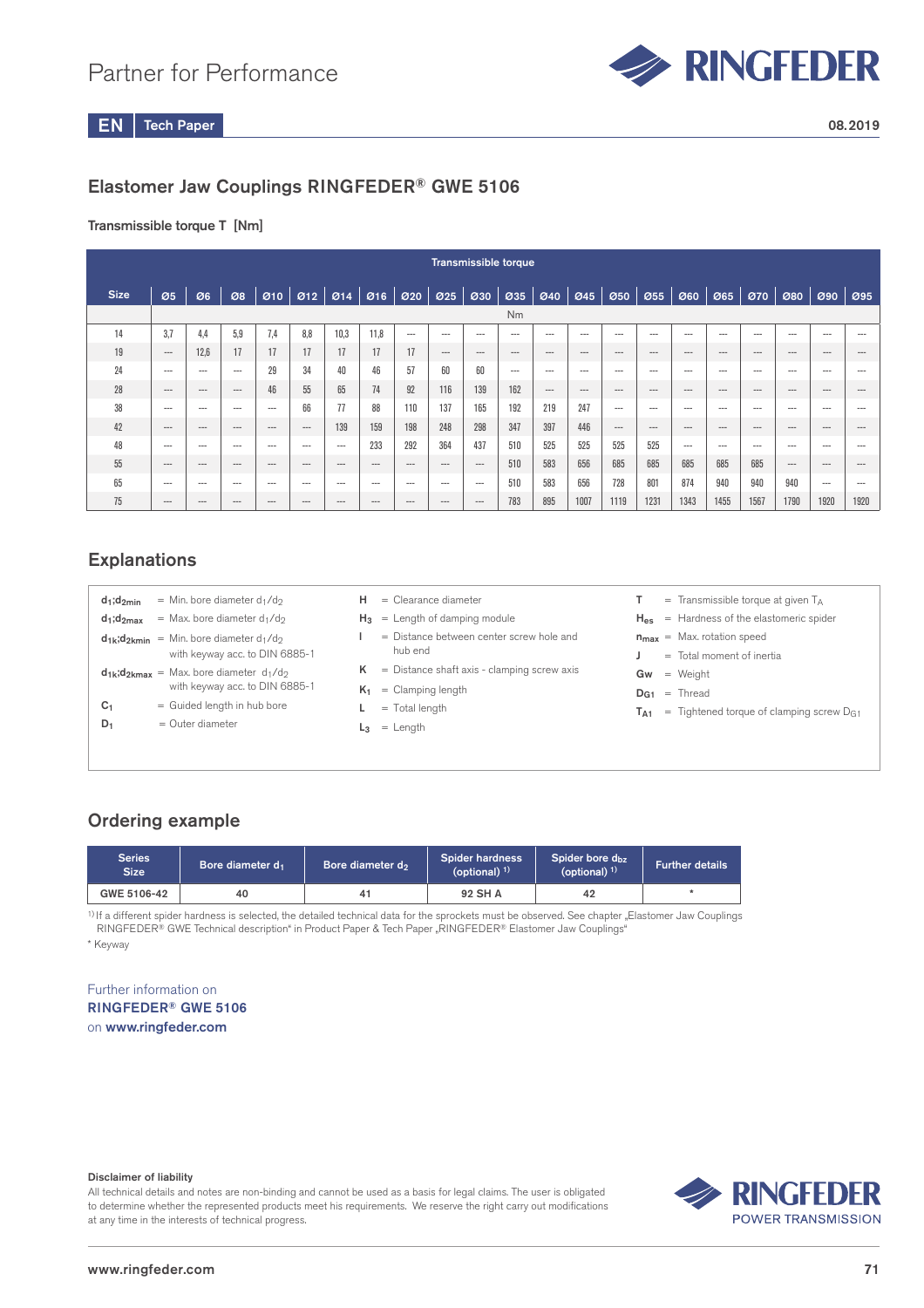

# Elastomer Jaw Couplings RINGFEDER® GWE 5112

## Servo-Insert coupling with outer cone





|             | $d_1; d_2$ |                |        |        |                |        |
|-------------|------------|----------------|--------|--------|----------------|--------|
| <b>Size</b> | min-max    | C <sub>1</sub> | $D_1$  | $H_3$  | K <sub>5</sub> |        |
|             | mm         | mm             | mm     | mm     | mm             | mm     |
| 14          | $6 - 14$   | 18,5           | 32     | 13     | 8              | 50     |
| 19          | $8 - 20$   | 25             | 40     | 16     | $10$           | 66     |
| 24          | $11 - 25$  | 30             | $55\,$ | 18     | 13             | 78     |
| 28          | $15 - 36$  | 35             | 65     | $20\,$ | 16             | $90\,$ |
| 38          | $20 - 41$  | 45             | 80     | 24     | 22             | 114    |
| 42          | $25 - 50$  | $50\,$         | $95\,$ | $26\,$ | 25             | 126    |
| 48          | $28 - 55$  | 56             | 105    | 28     | 28             | 140    |

Transmission of the couplings transmissible torque T can not longer be guaranteed for certain with borings  $<$  d<sub>min</sub>. Types with borings  $<$  d<sub>min</sub>, however, can be supplied.

Moment of inertia and weight (mass) are calculated with reference to the largest bore size.

| <b>Size</b> | ÷    | $H_{es}$ | $n_{max}$ |                            | Gw    | D <sub>G1</sub> | T <sub>A1</sub> |
|-------------|------|----------|-----------|----------------------------|-------|-----------------|-----------------|
|             | Nm   |          | 1/min     | $10^{-3}$ kgm <sup>2</sup> | kg    | mm              | Nm              |
| 14          | 12,5 | 98 SH A  | 25400     | 0,014                      | 0,042 | $4 \times M3$   | 1,8             |
| 19          | 17   | 98 SH A  | 19000     | 0,063                      | 0,158 | 6 x M4          | 3               |
| 24          | 60   | 98 SH A  | 13800     | 0,26                       | 0,304 | 4 x M5          | 6               |
| 28          | 160  | 98 SH A  | 11700     | 0,63                       | 0,505 | 8 x M5          | 6               |
| 38          | 325  | 98 SH A  | 9550      | 1,96                       | 0,934 | 8 x M6          | $10$            |
| 42          | 450  | 98 SH A  | 8050      | 6,43                       | 3,8   | 4 x M8          | 35              |
| 48          | 525  | 98 SH A  | 7200      | 10,54                      | 4,9   | 4 x M10         | 69              |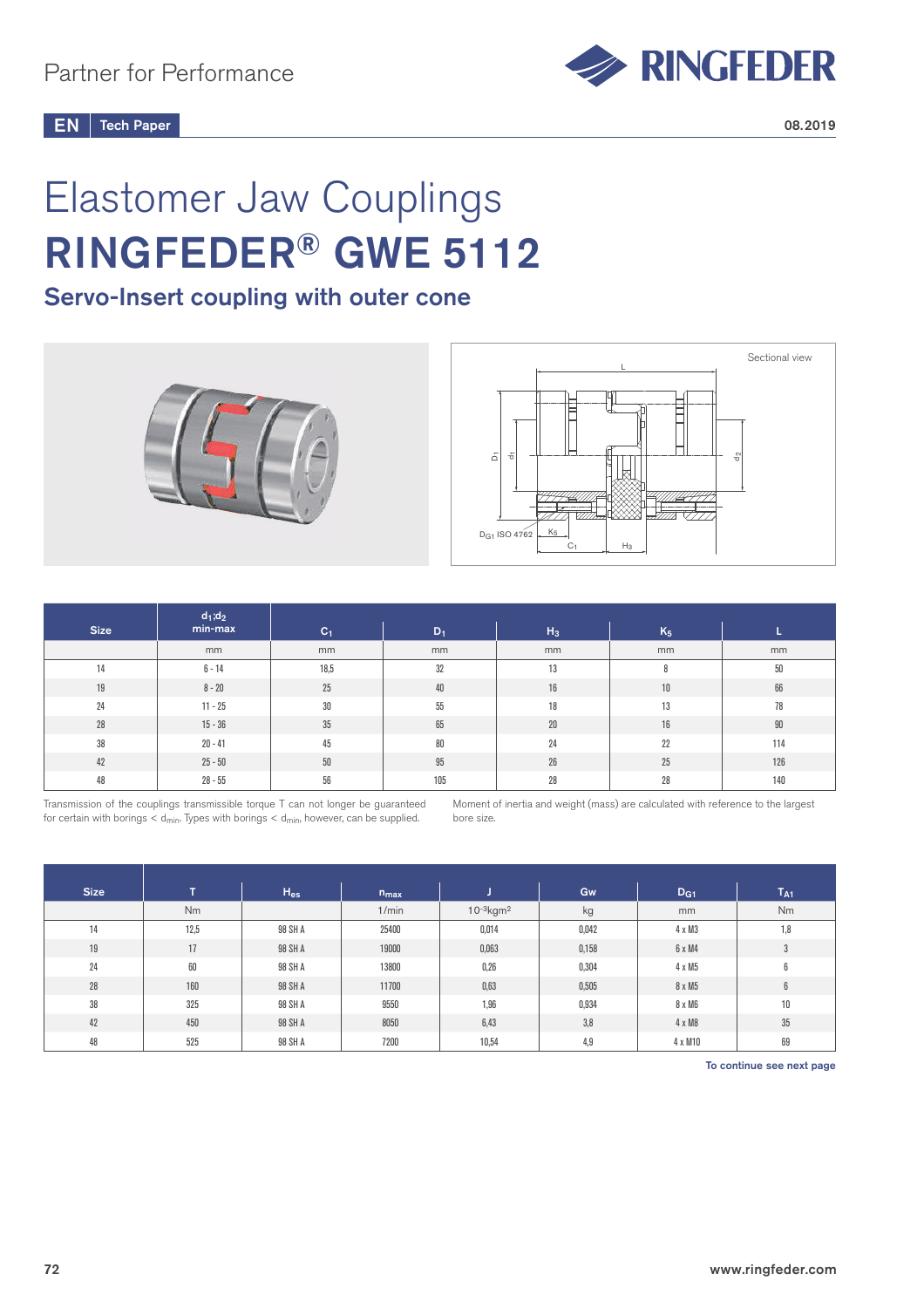

## Elastomer Jaw Couplings RINGFEDER® GWE 5112

### Transmissible torque T [Nm]

|                | Transmissible torque                                                                           |          |             |                                        |         |          |         |         |          |                 |          |                  |         |                    |          |          |          |          |          |         |          |
|----------------|------------------------------------------------------------------------------------------------|----------|-------------|----------------------------------------|---------|----------|---------|---------|----------|-----------------|----------|------------------|---------|--------------------|----------|----------|----------|----------|----------|---------|----------|
| <b>Size</b>    | Ø6                                                                                             |          | $910$ $911$ | 013    014    015    017    019    020 |         |          |         |         |          | $\mathcal{O}24$ | 025      | $\varnothing$ 27 | 030     | $\boldsymbol{0}32$ | Ø36      | 038      | 042      | 044      | 048      |         | 050 055  |
| N <sub>m</sub> |                                                                                                |          |             |                                        |         |          |         |         |          |                 |          |                  |         |                    |          |          |          |          |          |         |          |
| 14             | 3.6<br>12.5<br>12.5<br>12.5<br>9<br>$---$<br>$---$<br>$---$<br>$---$<br>$--$<br>$---$<br>$---$ |          |             |                                        |         |          |         |         |          |                 |          |                  |         | $-- -$             | $- - -$  | $--$     | $\cdots$ | $- - -$  | $---$    | $---$   | $- - -$  |
| 19             | $- - -$                                                                                        | 17       | 17          | 17                                     | 17      | 17       | 17      | 17      | 17       | $- - -$         | $\cdots$ | $\cdots$         | $---$   | $\cdots$           | $\cdots$ | $\cdots$ | $\cdots$ | $\cdots$ | $\cdots$ | $---$   | $\cdots$ |
| 24             | $---$                                                                                          | $---$    | 22          | 37                                     | 46      | 56       | 60      | 60      | 60       | 60              | 60       | $---$            | $- - -$ | $---$              | $---$    | $---$    | $---$    | $--$     | $---$    | $---$   | $- - -$  |
| 28             | $---$                                                                                          | $\cdots$ | $\cdots$    | $---$                                  | $- - -$ | 56       | 68      | 114     | 134      | 160             | 160      | 160              | 160     | 160                | 160      | $\cdots$ | $\cdots$ | $---$    | $\cdots$ | $---$   | $- - -$  |
| 38             | $- - -$                                                                                        | $- - -$  | $- - -$     | $- - -$                                | $- - -$ | $- - -$  | $- - -$ | $- - -$ | 134      | 230             | 261      | 325              | 325     | 325                | 325      | 325      | $- - -$  | $- - -$  | $- - -$  | $- - -$ | $- - -$  |
| 42             | $---$                                                                                          | $\cdots$ | $---$       | $---$                                  | $---$   | $\cdots$ | $---$   | $---$   | $\cdots$ | $---$           | 260      | 329              | 450     | 450                | 450      | 450      | 450      | 450      | 450      | 450     | $\cdots$ |
| 48             | $---$                                                                                          | $---$    | $---$       | $---$                                  | ---     | ---      | $---$   | $--$    | $---$    | $---$           | $--$     | 326              | 450     | 525                | 525      | 525      | 525      | 525      | 525      | 525     | 525      |

## **Explanations**

| $d_1; d_{2min}$    | = Min. bore diameter $d_1/d_2$                        |  | $D_1 =$ Outer diameter                        |    | $n_{max}$ = Max. rot |
|--------------------|-------------------------------------------------------|--|-----------------------------------------------|----|----------------------|
| $d_1$ ; $d_{2max}$ | = Max. bore diameter $d_1/d_2$                        |  | $H_3$ = Length of damping module              |    | $=$ Total mo         |
|                    | $d_{1k}$ ; $d_{2kmin}$ = Min. bore diameter $d_1/d_2$ |  | $K_5$ = Width of clamping ring                | Gw | $=$ Weight           |
|                    | with keyway acc. to DIN 6885-1                        |  | $=$ Total length                              |    | $D_{G1}$ = Thread    |
|                    | $d_{1k}$ ; $d_{2kmax}$ = Max. bore diameter $d_1/d_2$ |  | $=$ Transmissible torque at given $T_A$       |    | $T_{A1}$ = Tighten   |
|                    | with keyway acc. to DIN 6885-1                        |  | $H_{es}$ = Hardness of the elastomeric spider |    |                      |
| C <sub>1</sub>     | = Guided length in hub bore                           |  |                                               |    |                      |
|                    |                                                       |  |                                               |    |                      |

#### matation speed

- noment of inertia
- 
- ened torque of clamping screw D<sub>G1</sub>

## Ordering example

| <b>Series</b><br>Size <sup>1</sup> | Bore diameter d <sub>1</sub> | Bore diameter d <sub>2</sub> | Spider hardness<br>(optional) $1$ ) | Spider bore $d_{hz}$<br>$($ optional $)$ <sup>1)</sup> |
|------------------------------------|------------------------------|------------------------------|-------------------------------------|--------------------------------------------------------|
| GWE 5112-42                        | 32                           |                              | 64 SH D                             | 42                                                     |

 $<sup>1</sup>$  If a different spider hardness is selected, the detailed technical data for the sprockets must be observed. See chapter "Elastomer Jaw Couplings</sup> RINGFEDER® GWE Technical description" in Product Paper & Tech Paper "RINGFEDER® Elastomer Jaw Couplings"

Further information on RINGFEDER® GWE 5112 on www.ringfeder.com

#### Disclaimer of liability

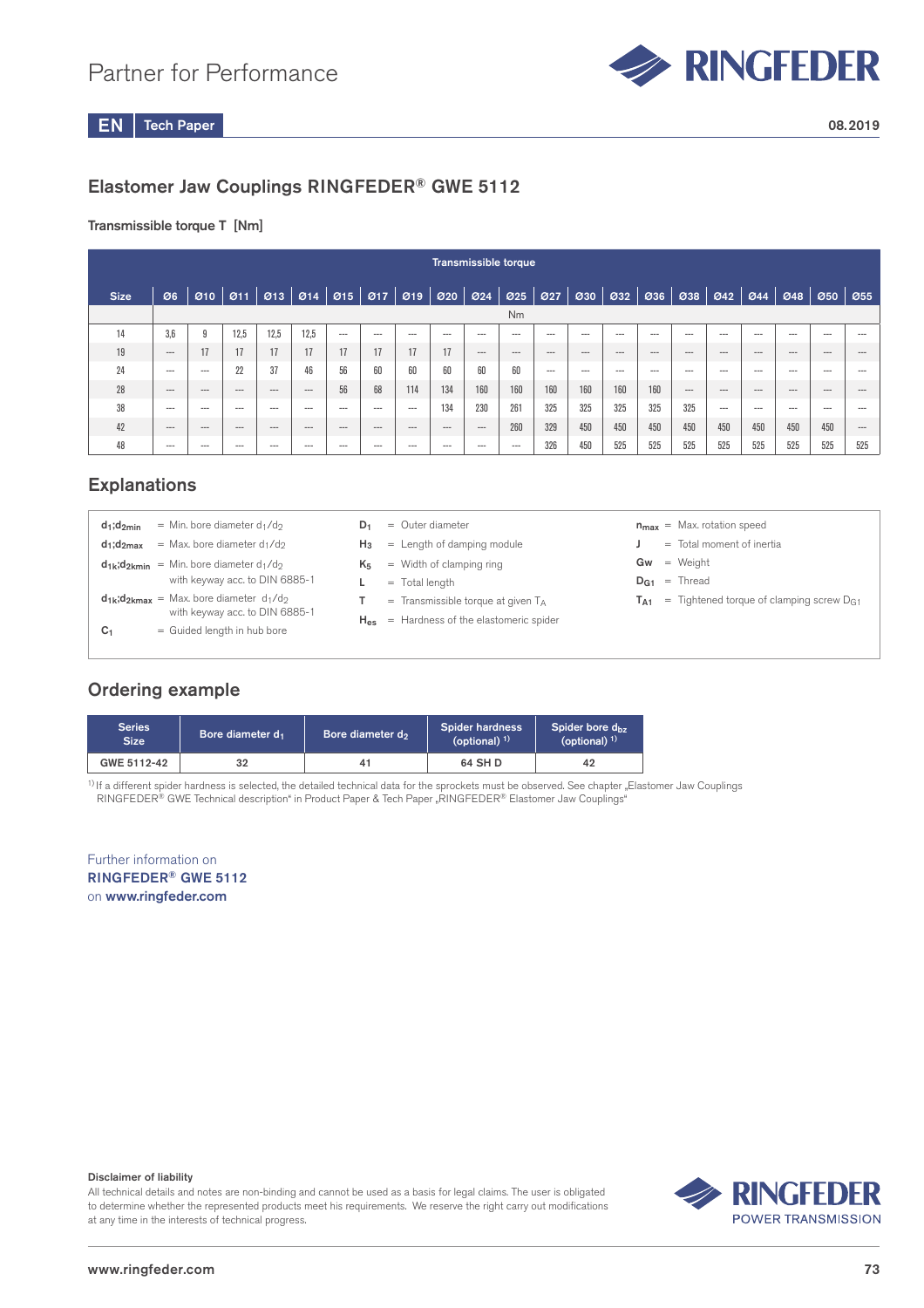

# Elastomer Jaw Couplings RINGFEDER® GWE 5113

## Servo-Insert coupling with clamping hubs, short length and single slit



|             | $d_1; d_2$<br>min-max | $d_{1k}$ ; $d_{2k}$<br>min-max |       |       |    |       |      |      |     |
|-------------|-----------------------|--------------------------------|-------|-------|----|-------|------|------|-----|
| <b>Size</b> | Without keyway        | <b>With keyway</b>             | $C_1$ | $D_1$ | н  | $H_3$ |      | K    | ц   |
|             | mm                    | mm                             | mm    | mm    | mm | mm    | mm   | mm   | mm  |
| 12          | $4 - 12$              | $6 - 12$                       | 11    | 24,5  | 26 | 12    | 5    | 8,1  | 34  |
| 14          | $5 - 15$              | $6 - 15$                       | 9,5   | 29,5  | 33 | 13    | 5    | 10,5 | 32  |
| 19          | $8 - 20$              | $8 - 20$                       | 17    | 39,5  | 45 | 16    | 8    | 14   | 50  |
| 24          | $10 - 32$             | $10 - 32$                      | 18    | 54,5  | 57 | 18    |      | 20   | 54  |
| 28          | $14 - 35$             | $14 - 35$                      | 21    | 64,5  | 68 | 20    | 9    | 23,8 | 62  |
| 38          | $15 - 45$             | $15 - 45$                      | 26,5  | 79,5  | 86 | 23    | 13   | 29,5 | 76  |
| 42          | $20 - 56$             | $20 - 56$                      | 38    | 94,5  | 95 | 26    | 13,5 | 35   | 102 |

Larger bore diameters  $(d_1, d_2)$  than specified in the table above can be realized in specific case of need. Please consult our experts in this matter. Transmission of the couplings' transmissible torque T can not longer be guaranteed for certain with

borings  $<$  d<sub>min</sub>. Types with borings  $<$  d<sub>min</sub>, however, can be supplied. Moment of inertia and weight (mass) are calculated with reference to the largest bore size.

| <b>Size</b> | T.   | $n_{max}$ |                            | $H_{es}$ | D <sub>G1</sub> | $T_{A1}$ | Gw    |
|-------------|------|-----------|----------------------------|----------|-----------------|----------|-------|
|             | Nm   | 1/min     | $10^{-3}$ kgm <sup>2</sup> |          | mm              | Nm       | kg    |
| 12          | 9    | 15000     | 0,00296                    | 98 SH A  | $2 \times M3$   | 2,1      | 0,033 |
| 14          | 12,5 | 13000     | 0,006                      | 98 SH A  | $2 \times M4$   | 5        | 0,05  |
| 19          | 17   | 10000     | 0,029                      | 98 SH A  | $2 \times M6$   | 14       | 0,14  |
| 24          | 60   | 7000      | 0,104                      | 98 SH A  | $2 \times M6$   | 15       | 0,21  |
| 28          | 160  | 6000      | 0,250                      | 98 SH A  | $2 \times M8$   | 35       | 0,377 |
| 38          | 325  | 5000      | 0,713                      | 98 SH A  | 2 x M10         | 49       | 0,694 |
| 42          | 450  | 4000      | 1,793                      | 98 SH A  | 2 x M10         | 69       | 1,21  |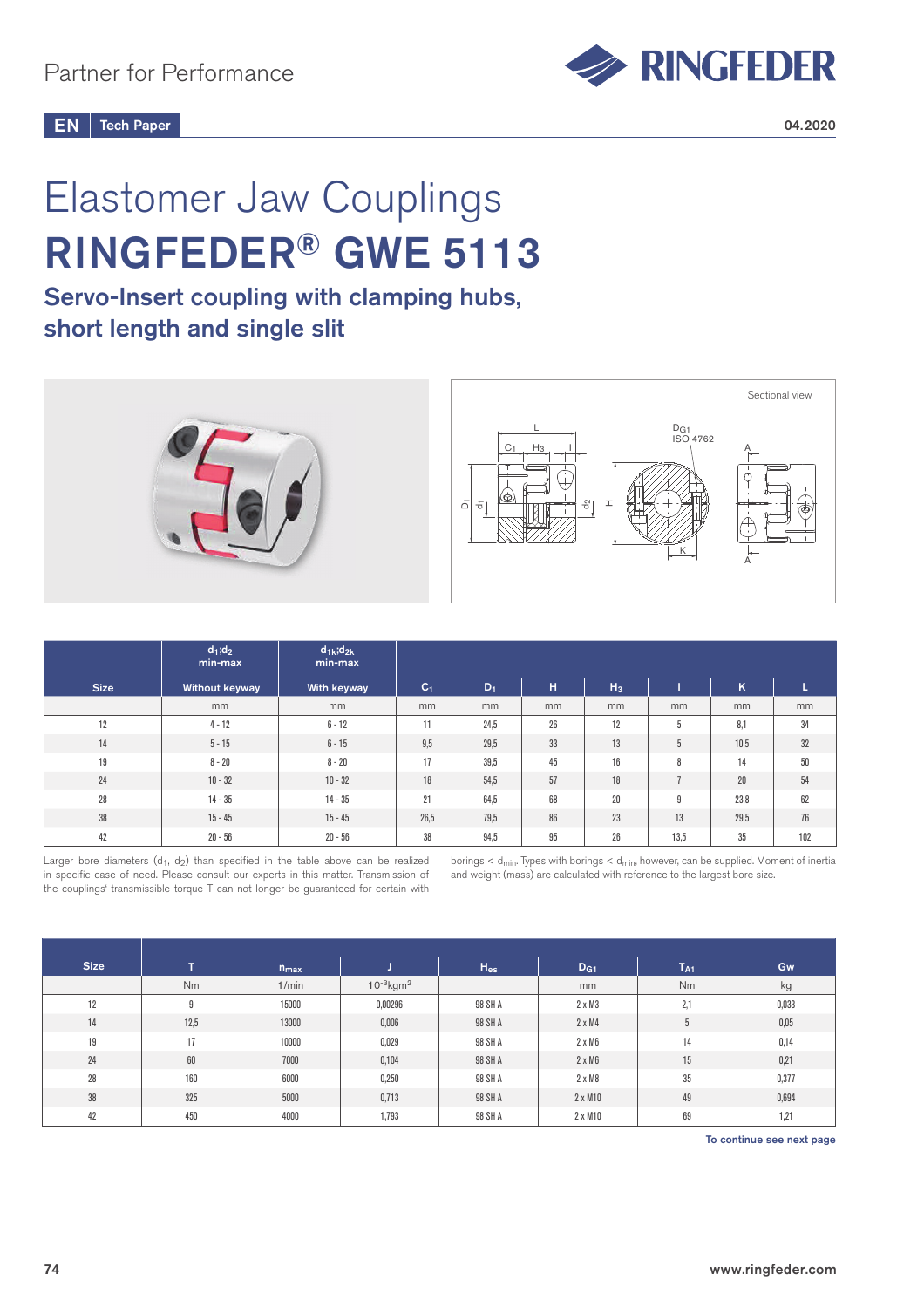## Partner for Performance



Tech Paper  $EN$  Tech Paper 04.2020

## Elastomer Jaw Couplings RINGFEDER® GWE 5113

Transmissible torque T [Nm] of the Shaft-Hub-Connection

| <b>Size</b> | Ø3       | Ø4      | Ø5      | Ø6       | 08       |         | $\mathcal{O}10$   $\mathcal{O}12$   $\mathcal{O}14$   $\mathcal{O}15$ |          |       | 018   020 |       | $\varnothing$ 25 | Ø26      | 028     | 030     | Ø35      | 040      | 045     | 050      | Ø55     | Ø56     |
|-------------|----------|---------|---------|----------|----------|---------|-----------------------------------------------------------------------|----------|-------|-----------|-------|------------------|----------|---------|---------|----------|----------|---------|----------|---------|---------|
|             |          |         |         |          |          |         |                                                                       |          |       |           | Nm    |                  |          |         |         |          |          |         |          |         |         |
| 12          | $---$    | 3.5     | 4.3     | 5,1      | 6.8      | 8.4     | 9                                                                     | $---$    | $---$ | $---$     | $--$  | $---$            | $\cdots$ | $--$    | $--$    | $---$    | $---$    | $--$    | $---$    | $---$   | $- - -$ |
| 14          | $\cdots$ | $---$   | 8,4     | 10,2     | 12,5     | 12,5    | 12,5                                                                  | 12.5     | 12,5  | $\cdots$  | $---$ | $- - -$          | $---$    | $- - -$ | $- - -$ | $\cdots$ | $---$    | $- - -$ | $\cdots$ | $- - -$ | ---     |
| 19          | $---$    | ---     | ---     | $---$    |          | 17      | 17                                                                    | 17       | 17    |           | 17    | $-- -$           | $---$    | $-- -$  | $--$    | $---$    | $---$    | $- - -$ | $- - -$  | $---$   | ---     |
| 24          | $- - -$  | $- - -$ | $- - -$ | $\cdots$ | $\cdots$ | 35      | 42                                                                    | 48       | 52    | 60        | 60    | 60               | 60       | 60      | 60      | $\cdots$ | $\cdots$ | $---$   | $- - -$  | $---$   | ---     |
| 28          | $- - -$  | ---     | $- - -$ | $- - -$  | $- - -$  | $--$    | $---$                                                                 | 96       | 102   | 121       | 133   | 160              | 160      | 160     | 160     | 160      | $---$    | $---$   | $- - -$  | $- - -$ |         |
| 38          | $- - -$  | $---$   | $--$    | $\cdots$ | $\cdots$ | $- - -$ | $- - -$                                                               | $\cdots$ | 143   | 172       | 191   | 238              | 248      | 267     | 286     | 325      | 325      | 325     | $\cdots$ | $---$   | $--$    |
| 42          | $- - -$  | ---     | $--$    | $---$    | $- - -$  | $--$    | $-- -$                                                                | $---$    | $--$  | $--$      | 221   | 277              | 288      | 310     | 332     | 387      | 443      | 450     | 450      | 450     | 450     |

## **Explanations**

| $d_1; d_{2min}$<br>$d_1; d_{2max}$<br>c,<br>$D_1$ | = Min. bore diameter $d_1/d_2$<br>$=$ Max. bore diameter $d_1/d_2$<br>$d_{1k}$ ; $d_{2kmin}$ = Min. bore diameter $d_1/d_2$<br>With keyway acc. to DIN 6885-1<br>$d_{1k}$ ; $d_{2kmax}$ = Max. bore diameter $d_1/d_2$<br>With keyway acc. to DIN 6885-1<br>= Guided length in hub bore<br>$=$ Outer diameter | н<br>$H_3$<br>κ | $=$ Clearance diameter<br>$=$ Length of damping module<br>= Distance between center screw hole and<br>$=$ Distance shaft axis - clamping screw axis<br>$=$ Transmissible torque at given $T_A$ | hub end<br>$=$ Total length<br>$n_{max}$ = Max. rotation speed | T <sub>A1</sub><br>Gw | $=$ Total moment of inertia<br>$H_{es}$ = Hardness of the elastomeric spider<br>$D_{G1}$ = Thread<br>$=$ Tightened torque of clamping screw $D_{G1}$<br>$=$ Weight |
|---------------------------------------------------|---------------------------------------------------------------------------------------------------------------------------------------------------------------------------------------------------------------------------------------------------------------------------------------------------------------|-----------------|------------------------------------------------------------------------------------------------------------------------------------------------------------------------------------------------|----------------------------------------------------------------|-----------------------|--------------------------------------------------------------------------------------------------------------------------------------------------------------------|
|                                                   |                                                                                                                                                                                                                                                                                                               |                 |                                                                                                                                                                                                |                                                                |                       |                                                                                                                                                                    |
|                                                   |                                                                                                                                                                                                                                                                                                               |                 |                                                                                                                                                                                                |                                                                |                       |                                                                                                                                                                    |

## Ordering example

| <b>Series</b><br><b>Size</b> | Bore diameter d <sub>1</sub> | Bore diameter d <sub>2</sub> |         | Spider bore d <sub>bz</sub><br>(optional) $1$ ) | <b>Further details</b> |
|------------------------------|------------------------------|------------------------------|---------|-------------------------------------------------|------------------------|
| GWE 5113-42                  | 20                           | 42                           | 98 SH A | 42                                              |                        |

\* Keyway or stainless steel <sup>1)</sup> If a different spider hardness is selected, the detailed technical data for the sprockets must be observed. See chapter "Elastomer Jaw Couplings RINGFEDER® GWE Technical description" in Product Paper & Tech Paper "RINGFEDER® Elastomer Jaw Couplings"

### Further information on RINGFEDER® GWE 5113 on www.ringfeder.com

#### Disclaimer of liability

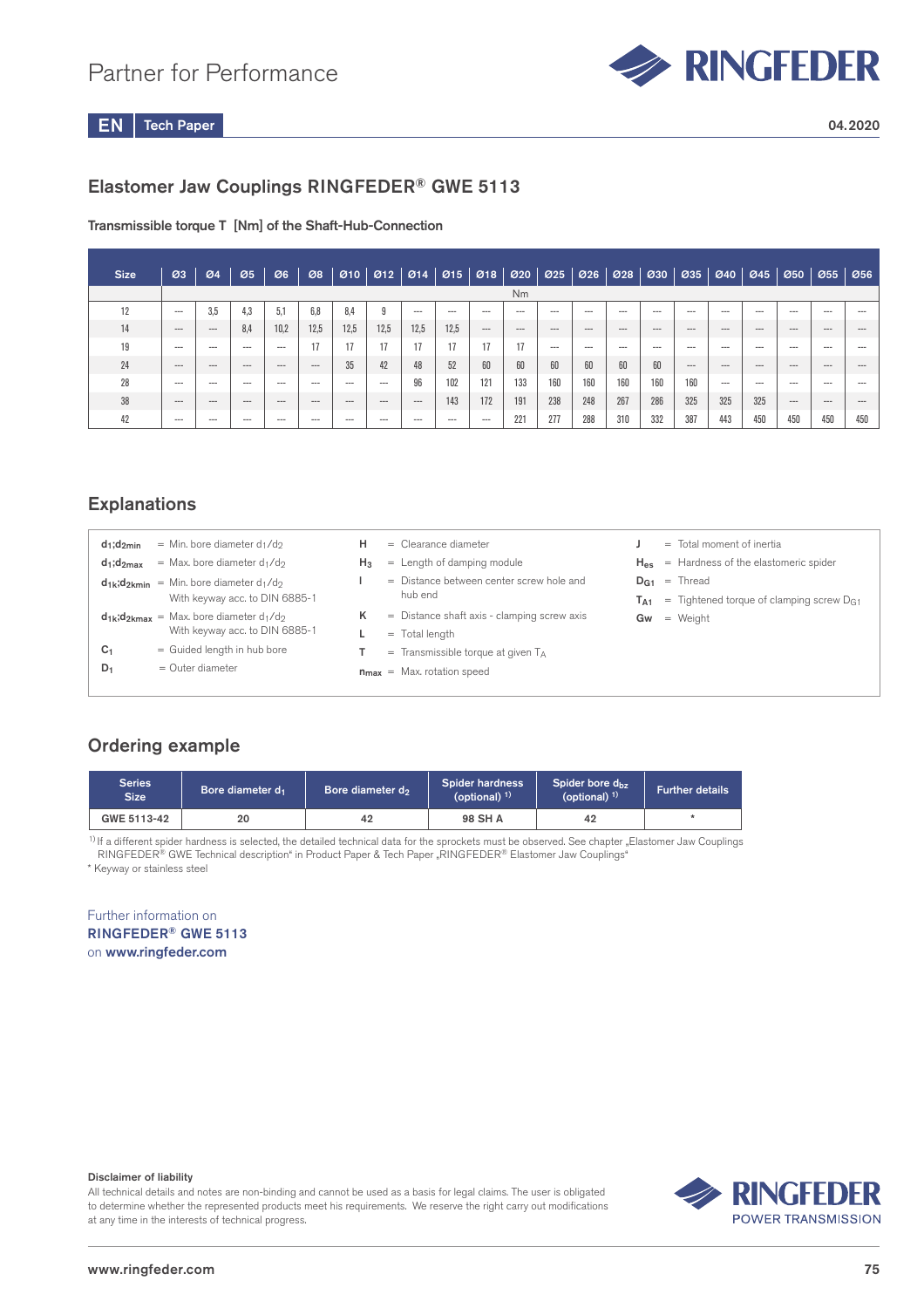

# Elastomer Jaw Couplings RINGFEDER® GWE 5117

# Servo-Insert coupling with clamping hubs and expanding clamps





|             | d <sub>1</sub> | $d_{1k}$  |                |       | $D_4$     |    |       |    |      |      |       |
|-------------|----------------|-----------|----------------|-------|-----------|----|-------|----|------|------|-------|
| <b>Size</b> | min-max        | min-max   | C <sub>1</sub> | $D_1$ | min-max   | н  | $H_3$ |    | Κ    |      | $L_5$ |
|             | mm             | mm        | mm             | mm    | mm        | mm | mm    | mm | mm   | mm   | mm    |
| 12          | $4 - 12$       | $6 - 12$  | 11             | 24,5  | $10 - 15$ | 26 | 12    | 5  | 8.1  | 42   | 12    |
| 14          | $5 - 15$       | $6 - 15$  | 9,5            | 29,5  | $13 - 25$ | 33 | 13    | 5  | 10,5 | 47,5 | 20    |
| 19          | $8 - 20$       | $8 - 20$  | 17             | 39,5  | $14 - 30$ | 45 | 16    | 8  | 14   | 65,5 | 25    |
| 24          | $10 - 32$      | $10 - 32$ | 18             | 54,5  | $23 - 36$ | 57 | 18    |    | 20   | 71   | 27    |
| 28          | $14 - 35$      | $14 - 35$ | 21             | 64,5  | $26 - 42$ | 68 | 19    | 9  | 23,8 | 82   | 32    |

Transmission of the couplings transmissible torque T can not longer be guaranteed for certain with borings  $<$  d<sub>min</sub>. Types with borings  $<$  d<sub>min</sub>, however, can be supplied.

Moment of inertia and weight (mass) are calculated with reference to the largest bore size.

| <b>Size</b> | T.     | $H_{es}$ | $n_{max}$ |                            | <b>Gw</b> | D <sub>G1</sub> | $T_{A1}$ | $D_{G2}$      | $T_{A2}$ |
|-------------|--------|----------|-----------|----------------------------|-----------|-----------------|----------|---------------|----------|
|             | Nm     |          | 1/min     | $10^{-3}$ kgm <sup>2</sup> | kg        | mm              | Nm       | mm            | Nm       |
| 12          | O<br>Ð | 98 SH A  | 15000     | 0,0043                     | 0,06      | $2 \times M3$   | 2,1      | $1 \times M4$ |          |
| 14          | 12,5   | 98 SH A  | 13000     | 0,008                      | 0,09      | $2 \times M4$   | 5        | $1 \times M5$ | 9        |
| 19          | 17     | 98 SH A  | 10000     | 0,036                      | 0,18      | $2 \times M6$   | 14       | $1 \times M6$ | 12       |
| 24          | 60     | 98 SH A  | 7000      | 0,138                      | 0,38      | $2 \times M6$   | 15       | $1 \times M8$ | 32       |
| 28          | 160    | 98 SH A  | 6000      | 0,318                      | 0,67      | $2 \times M8$   | 35       | x M10         | 60       |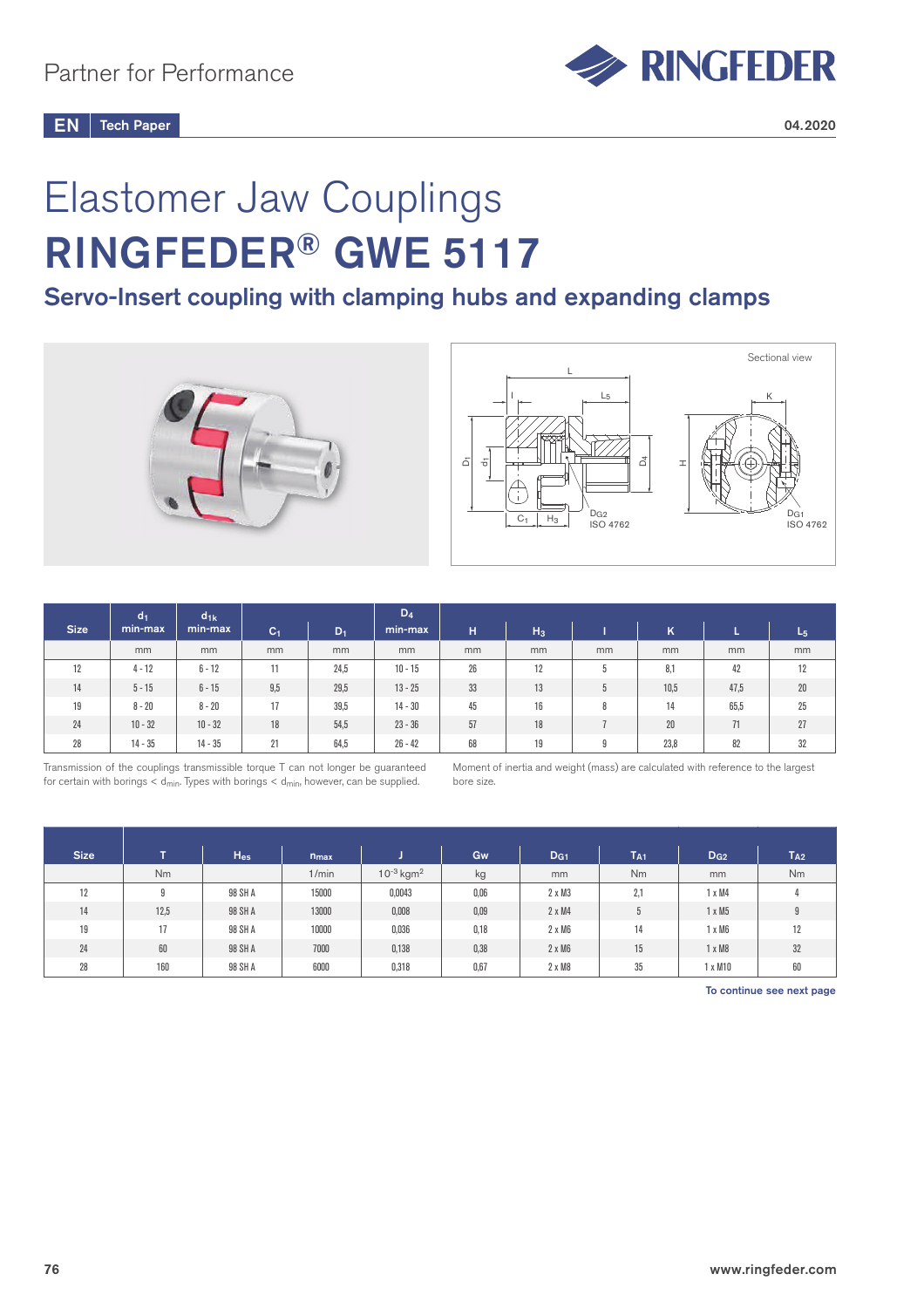

## Elastomer Jaw Couplings RINGFEDER® GWE 5117

### Transmissible torque T [Nm]

| <b>Size</b> | 04                       | Ø5       | Ø6       | 08    | 010     | 012   | Ø14                      | Ø15   | 018     | 020      | 025   | Ø26      | 028     | 030     | 035     |
|-------------|--------------------------|----------|----------|-------|---------|-------|--------------------------|-------|---------|----------|-------|----------|---------|---------|---------|
|             |                          |          |          |       |         |       |                          |       |         |          |       |          |         |         |         |
| 12          | 3,5                      | 4,3      | 5,1      | 6,8   | 8,4     | 9     | $\hspace{0.05cm} \cdots$ | $---$ | $--$    | $---$    | $---$ | $\cdots$ | $- - -$ | $- - -$ | $--$    |
| 14          | $\hspace{0.05cm} \cdots$ | 8,4      | 10,2     | 12,5  | 12,5    | 12,5  | 12,5                     | 12,5  | $- - -$ | $\cdots$ | $---$ | $\cdots$ | $---$   | $- - -$ | $- - -$ |
| 19          | $\cdots$                 | $---$    | $- - -$  | 17    | 17      | 17    | 17                       | 17    | 17      | 17       | $--$  | $-- -$   | $---$   | $- - -$ | $- - -$ |
| 24          | $\qquad \qquad \cdots$   | $\cdots$ | $\cdots$ | $---$ | 35      | 42    | 48                       | 52    | 60      | 60       | 60    | 60       | 60      | 60      | $- - -$ |
| 28          | $--$                     | $\cdots$ | $---$    | $---$ | $- - -$ | $---$ | 96                       | 102   | 121     | 133      | 160   | 160      | 160     | 160     | 160     |

## **Explanations**

| $d_{1min}$     | $=$ Min, bore diameter d <sub>1</sub>              | н     | $=$ Clearance diameter                               | $Gw = Weight$                                          |
|----------------|----------------------------------------------------|-------|------------------------------------------------------|--------------------------------------------------------|
| $d_{1max}$     | $=$ Max, bore diameter d <sub>1</sub>              | $H_3$ | $=$ Length of damping module                         | $D_{G1}$ = Thread                                      |
|                | $d_{1kmin}$ = Min. bore diameter $d_1$             |       | = Distance between center screw hole and             | $T_{A1}$ = Tightened torque of clamping screw $D_{G1}$ |
|                | with keyway acc. to DIN 6885-1                     |       | hub end                                              | $D_{G2}$ = Thread                                      |
|                | $d_{1kmax}$ = Max. bore diameter $d_1$             | Κ     | $=$ Distance shaft axis - clamping screw axis        | $T_{A2}$ = Tightened torque of clamping screw $D_{G2}$ |
|                | with keyway acc. to DIN 6885-1                     |       | $=$ Total length                                     |                                                        |
| C <sub>1</sub> | = Guided length in hub bore                        | L5    | $=$ Expending mandrel length                         |                                                        |
| $D_1$          | $=$ Outer diameter                                 |       | $=$ Transmissible torque at given $T_A$              |                                                        |
| $D_4$ min      | $=$ Min, outer diameter of the                     |       | $H_{\text{eq}}$ = Hardness of the elastomeric spider |                                                        |
|                | cone hub                                           |       | $n_{max}$ = Max. rotation speed                      |                                                        |
|                | $D_4$ max = Max. outer diameter of the<br>cone hub |       | $=$ Total moment of inertia                          |                                                        |
|                |                                                    |       |                                                      |                                                        |

## Ordering example

| Series<br><b>Size</b> | Bore diameter d <sub>1</sub> | Outer diameter of the<br>cone hub $D_4$ | <b>Spider hardness</b><br>(optional) $1$ | Spider bore $d_{hz}$<br>(optional) $1$ | <b>Further details</b> |
|-----------------------|------------------------------|-----------------------------------------|------------------------------------------|----------------------------------------|------------------------|
| GWE 5117-24           |                              | 30                                      | 92 SH A                                  | 24                                     |                        |

<sup>1)</sup> If a different spider hardness is selected, the detailed technical data for the sprockets must be observed. See chapter "Elastomer Jaw Couplings RINGFEDER® GWE Technical description" in Product Paper & Tech Paper "RINGFEDER® Elastomer Jaw Couplings"

\* Keyway

Further information on RINGFEDER® GWE 5117 on www.ringfeder.com

#### Disclaimer of liability

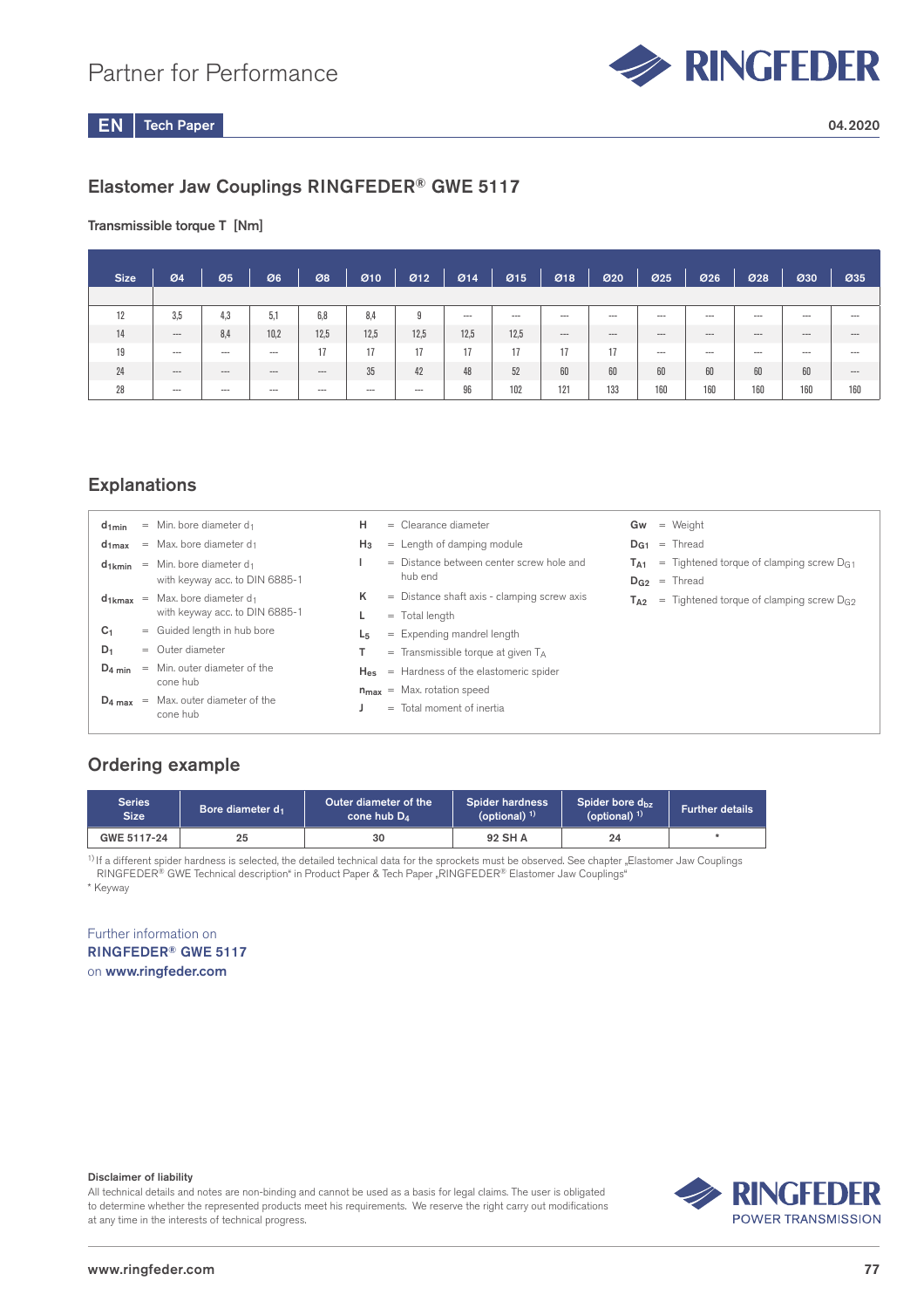

# Elastomer Jaw Couplings RINGFEDER® GWE Z5104.1

## Servo-Insert coupling with clamping hubs for large shaft spacings



|             | $d_1; d_2$ | $d_{1k}$ ; $d_{2k}$ |                |       |       |       |       |      |      |       |                   | $L_3$        |
|-------------|------------|---------------------|----------------|-------|-------|-------|-------|------|------|-------|-------------------|--------------|
| <b>Size</b> | min-max    | min-max             | C <sub>1</sub> | $D_1$ | $D_5$ | н     | $H_3$ |      | K    | $K_1$ | / L <sub>1/</sub> | min-max      |
|             | mm         | mm                  | mm             | mm    | mm    | mm    | mm    | mm   | mm   | mm    | mm                | mm           |
| 14          | $5 - 16$   | $5 - 16$            | 11             | 30    | 16    | 31,6  | 13    | 5    | 11   | 11    | 35                | $80 - 2000$  |
| 19          | $6 - 20$   | $6 - 20$            | 25             | 40    | 20    | 46    | 16    | 12   | 14,5 | 25    | 66                | $135 - 2000$ |
| 24          | $10 - 32$  | $10 - 32$           | 30             | 55    | 25    | 57    | 18    | 10.5 | 20   | 19    | 78                | $160 - 2000$ |
| 28          | $10 - 38$  | $10 - 38$           | 35             | 65    | 30    | 71    | 20    | 11,5 | 24,5 | 21,5  | 90                | $185 - 2000$ |
| 38          | $12 - 48$  | $12 - 48$           | 45             | 80    | 40    | 83    | 24    | 15,5 | 30   | 31    | 114               | $230 - 2000$ |
| 42          | $14 - 54$  | $14 - 54$           | $50\,$         | 95    | 40    | 95    | 26    | 18   | 32,5 | 32    | 126               | $255 - 2000$ |
| 48          | $15 - 60$  | $15 - 60$           | 56             | 105   | 50    | 104,5 | 28    | 21   | 36   | 38    | 140               | $290 - 2000$ |

Transmission of the couplings transmissible torque T can not longer be guaranteed for certain with borings < d<sub>min</sub>, Types with borings < d<sub>min</sub>, however, can be supplied.

| <b>Size</b> | T.   | $c_{m}$ | $H_{es}$ | D <sub>G1</sub> | T <sub>A1</sub> |
|-------------|------|---------|----------|-----------------|-----------------|
|             | Nm   | Nm/rad  |          | mm              | Nm              |
| 14          | 12,5 | 510     | 98 SH A  | $1 \times M3$   |                 |
| 19          | 17   | 966     | 98 SH A  | $1 \times M6$   | 11              |
| 24          | 60   | 2635    | 98 SH A  | $1 \times M6$   | 15              |
| 28          | 160  | 5549    | 98 SH A  | $1 \times M8$   | 32              |
| 38          | 325  | 15470   | 98 SH A  | $1 \times M8$   | 38              |
| 42          | 450  | 15470   | 98 SH A  | 1 x M10         | 84              |
| 48          | 525  | 43514   | 98 SH A  | 1 x M12         | 145             |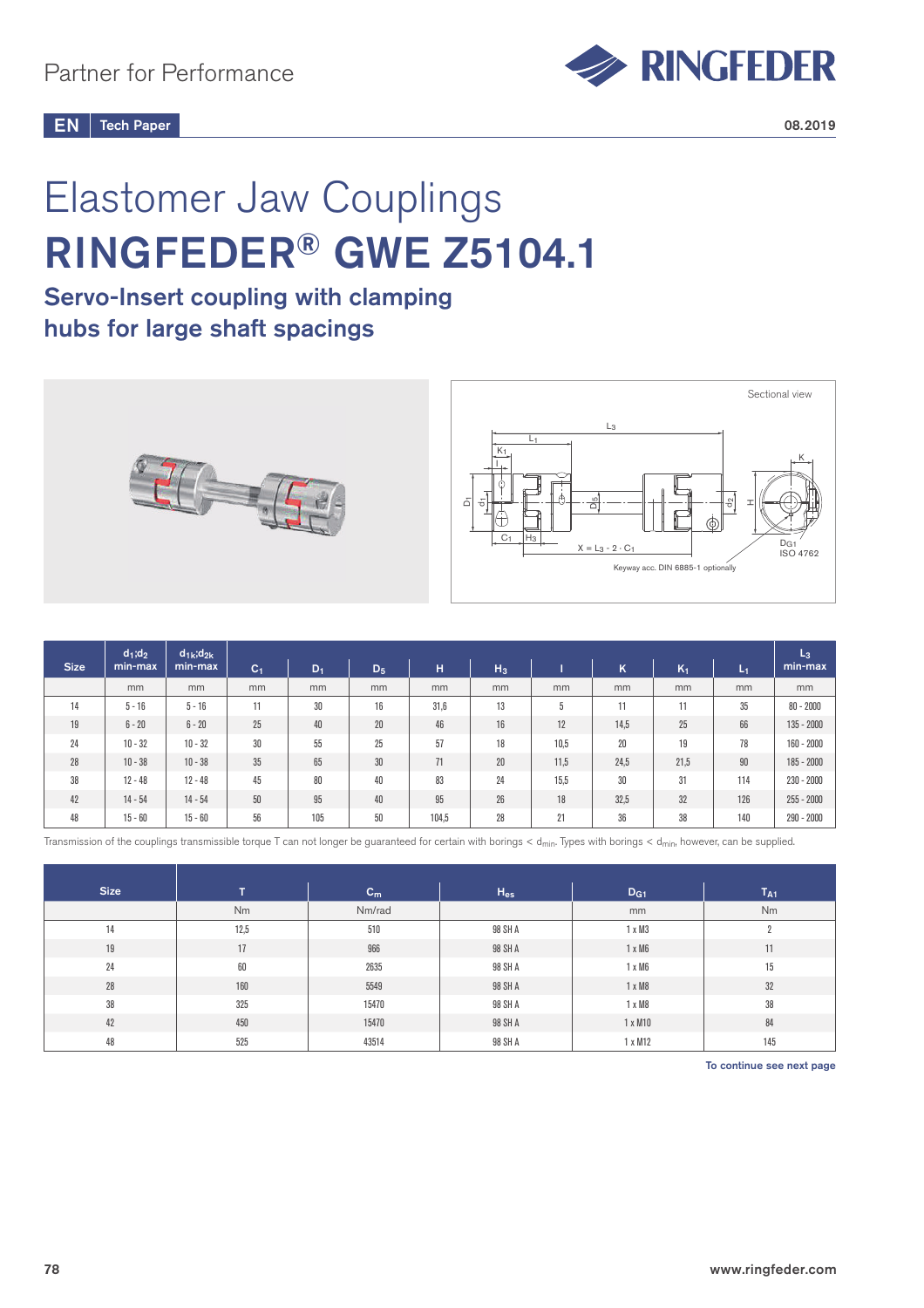

## Elastomer Jaw Couplings RINGFEDER® GWE Z5104.1

### Transmissible torque T [Nm]

| <b>Size</b> | Ø5      | Ø6             | Ø8       | $\mathcal{O}9$ |         |         |         | 010 012 014 015 016 018 020 022 024 025 030 |      |         |         |       |       |        |         | 1035    | 040      | $\varnothing$ 45 | 050     |         | $955$ $958$ |
|-------------|---------|----------------|----------|----------------|---------|---------|---------|---------------------------------------------|------|---------|---------|-------|-------|--------|---------|---------|----------|------------------|---------|---------|-------------|
|             |         | N <sub>m</sub> |          |                |         |         |         |                                             |      |         |         |       |       |        |         |         |          |                  |         |         |             |
| 14          | 4.8     | 6.0            | 7.7      | 8.6            |         | ш       | 12.5    | 12.5                                        | 12,5 | $- - -$ | $- - -$ | $---$ | ---   | $-- -$ | $- - -$ | $--$    | $---$    | $---$            | $---$   | $---$   | ---         |
| 19          | $---$   | 16             | 17       |                | 17      | 17      |         | 17                                          | 17   | 17      | 17      | $---$ | $---$ | $---$  | $---$   | $- - -$ | $- - -$  | $- - -$          | $- - -$ | $- - -$ | $---$       |
| 24          | $--$    | $\cdots$       | $---$    | $---$          | 37      | 43      | 50      | 53                                          | 56   | 60      | 60      | 60    | 60    | 60     | 60      | $---$   | $---$    | $---$            | $---$   | $---$   | $---$       |
| 28          | $---$   | $\cdots$       | $\cdots$ | $---$          | 61      | 72      | 83      | 88                                          | 94   | 104     | 114     | 124   | 134   | 138    | 160     | 160     | $\cdots$ | $---$            | $---$   | $---$   | ---         |
| 38          | $---$   | $- - -$        | $---$    | $- - -$        | $---$   | 87      | 100     | 107                                         | 113  | 126     | 138     | 151   | 163   | 168    | 197     | 225     | 251      | 277              | $---$   | $--$    | ---         |
| 42          | $---$   | $\cdots$       | $\cdots$ | $\cdots$       | $---$   | $---$   | 174     | 186                                         | 197  | 220     | 242     | 264   | 285   | 296    | 348     | 398     | 450      | 450              | $---$   | $---$   | ---         |
| 48          | $- - -$ | $- - -$        | $- - -$  | $- - -$        | $- - -$ | $- - -$ | $- - -$ | $- - -$                                     | 276  | 309     | 343     | 376   | 408   | 424    | 502     | 525     | 525      | 525              | 525     | 525     | 525         |

### **Critical bending speed for line shafts** (operating speed = critical bending speed  $\neq$  1,4)

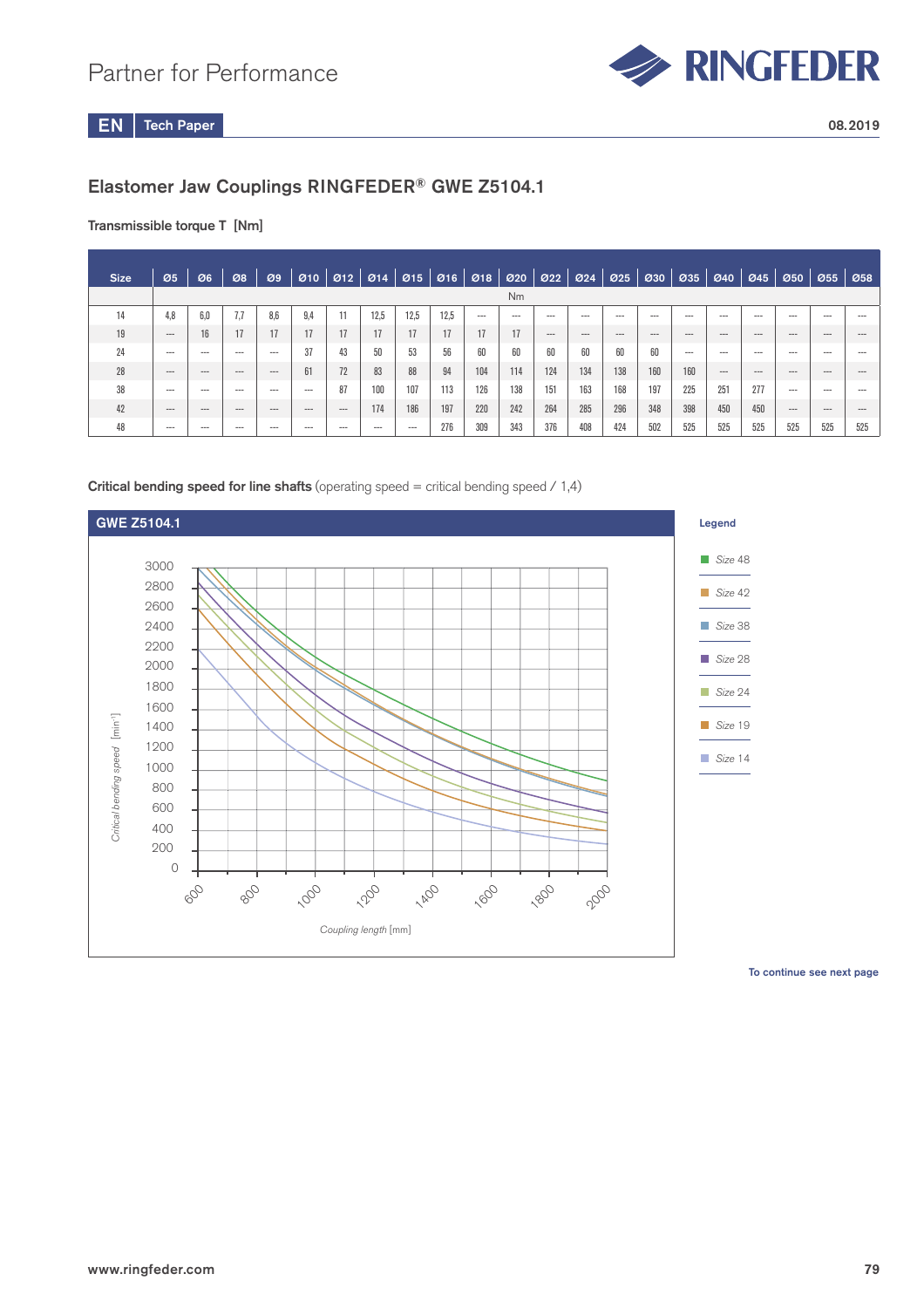

## Elastomer Jaw Couplings RINGFEDER® GWE Z5104.1

## **Explanations**

| $d_1; d_{2min}$ | = Min. bore diameter $d_1/d_2$                                                          | н              | $=$ Clearance diameter                              |                 | $L3max$ = Max. length of line shaft                  |
|-----------------|-----------------------------------------------------------------------------------------|----------------|-----------------------------------------------------|-----------------|------------------------------------------------------|
| $d_1; d_{2max}$ | $=$ Max. bore diameter d <sub>1</sub> /d <sub>2</sub>                                   | $H_3$          | $=$ Length of damping module                        |                 | $=$ Transmissible torque at given $T_A$              |
|                 | $d_{1k}$ ; $d_{2kmin}$ = Min. bore diameter $d_1/d_2$<br>with keyway acc. to DIN 6885-1 |                | = Distance between center screw hole and<br>hub end | C <sub>m</sub>  | = Torsional stiffness of extension tube<br>per meter |
|                 | $d_{1k}$ ; $d_{2kmax}$ = Max. bore diameter $d_1/d_2$                                   | ĸ              | $=$ Distance shaft axis - clamping screw axis       | $H_{\rm es}$    | = Hardness of the elastomeric spider                 |
|                 | with keyway acc. to DIN 6885-1                                                          | K <sub>1</sub> | $=$ Clamping length                                 | D <sub>G1</sub> | $=$ Thread                                           |
| C <sub>1</sub>  | = Guided length in hub bore                                                             | L1             | $=$ Length of coupling                              | TA1             | $=$ Tightened torque of clamping screw $DG1$         |
| $D_1$           | $=$ Outer diameter                                                                      |                | $L_{3min}$ = Min. length of line shaft              |                 |                                                      |
| $D_5$           | $=$ Tube diameter                                                                       |                |                                                     |                 |                                                      |
|                 |                                                                                         |                |                                                     |                 |                                                      |

## Ordering example

| Series<br><b>Size</b> | Bore diameter<br>oκ | Bore diameter<br>a2 | <b>Length of Line Shaft</b> | <b>Spider hardness</b><br>(optional) $1$ ) | Spider bore d <sub>hz</sub><br>(optional) $1$ ) | <b>Further details</b> |
|-----------------------|---------------------|---------------------|-----------------------------|--------------------------------------------|-------------------------------------------------|------------------------|
| GWE Z5104.1-14        |                     | 10                  | 1000                        | 64 SH D                                    | 8,5                                             |                        |

<sup>1)</sup> If a different spider hardness is selected, the detailed technical data for the sprockets must be observed. See chapter "Elastomer Jaw Couplings RINGFEDER® GWE Technical description" in Product Paper & Tech Paper "RINGFEDER® Elastomer Jaw Couplings"

\* Keyway

Further information on RINGFEDER® GWE Z5104.1 on www.ringfeder.com

Disclaimer of liability

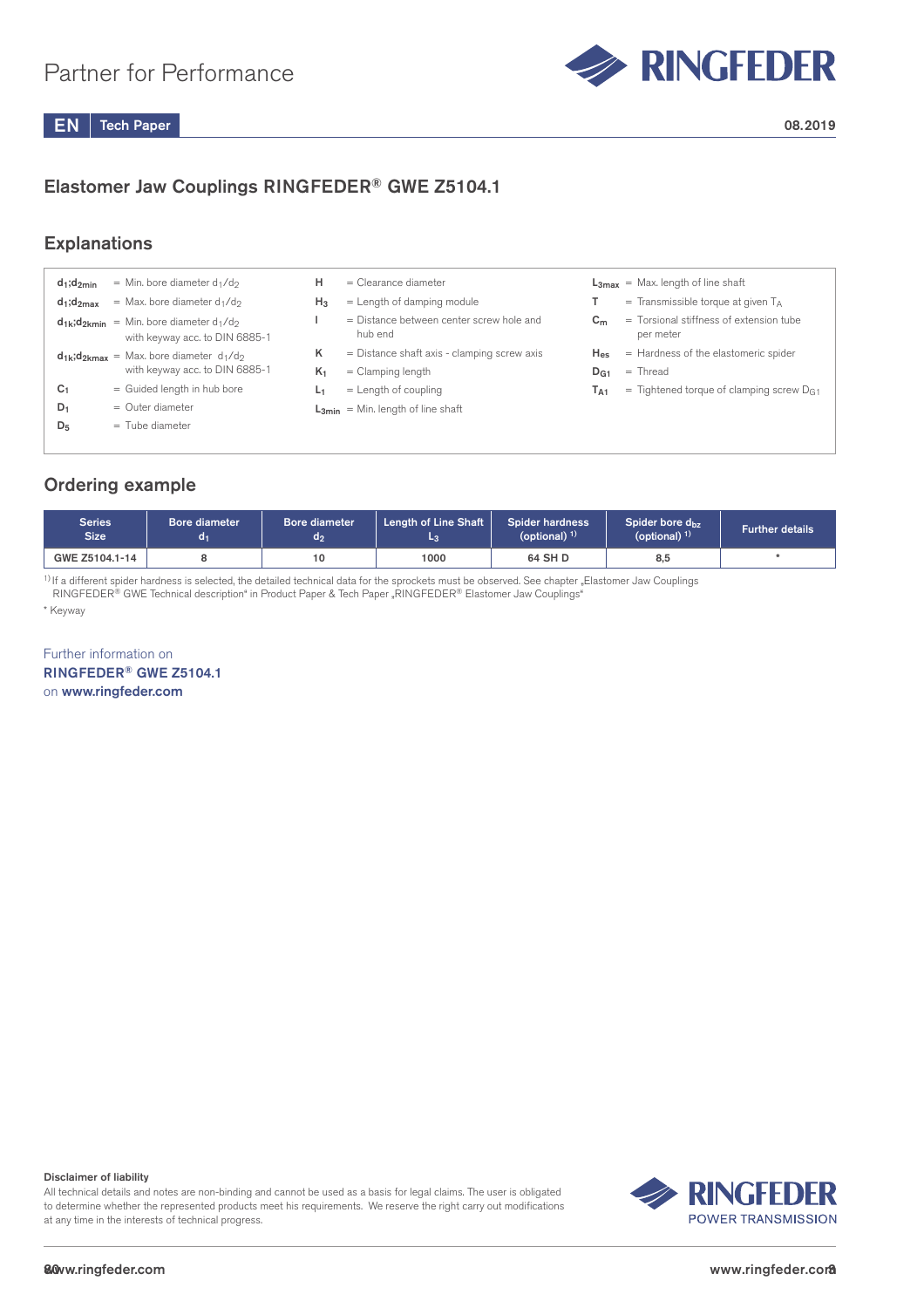

# Elastomer Jaw Couplings RINGFEDER® GWE Z5106.1

Servo-Insert coupling with clamping hubs in split hub design for large shaft spacings



|             | $d_1; d_2$ | $d_{1k}$ ; $d_{2k}$ |                |       |       |       |       |      |      |       | $L_3$        |
|-------------|------------|---------------------|----------------|-------|-------|-------|-------|------|------|-------|--------------|
| <b>Size</b> | min-max    | min-max             | C <sub>1</sub> | $D_1$ | $D_5$ | H     | $H_3$ |      | Κ    | $K_1$ | min-max      |
|             | mm         | mm                  | mm             | mm    | mm    | mm    | mm    | mm   | mm   | mm    | mm           |
| 14          | $5 - 16$   | $5 - 16$            | 11,0           | 30    | 30    | 32,0  | 13    | 5,0  | 11,0 | 9,0   | $85 - 3000$  |
| 19          | $6 - 20$   | $6 - 20$            | 25,5           | 40    | 40    | 46.0  | 16    | 8,0  | 14,5 | 19,0  | $146 - 3000$ |
| 24          | $10 - 32$  | $10 - 32$           | 30,0           | 55    | 50    | 57,0  | 18    | 10.5 | 20,0 | 21,0  | $180 - 3000$ |
| 28          | $10 - 38$  | $10 - 38$           | 35,0           | 65    | 60    | 71.0  | 20    | 11,0 | 24,5 | 23,5  | $216 - 3000$ |
| 38          | $12 - 48$  | $12 - 48$           | 45,0           | 80    | 80    | 83,0  | 24    | 15,5 | 30,0 | 33,0  | $266 - 3000$ |
| 42          | $14 - 54$  | $14 - 54$           | 50,0           | 95    | 90    | 95.0  | 26    | 18,0 | 32,5 | 35,0  | $280 - 3000$ |
| 48          | $15 - 60$  | $15 - 60$           | 57,5           | 105   | 100   | 104,5 | 28    | 21,0 | 37,0 | 41,0  | $296 - 3000$ |

| <b>Size</b> | т    | $C_m$  | $H_{es}$ | D <sub>G1</sub> | $T_{A1}$ |
|-------------|------|--------|----------|-----------------|----------|
|             | Nm   | Nm/rad |          | mm              | Nm       |
| 14          | 12,5 | 1526   | 98 SH A  | $2 \times M3$   | L        |
| 19          | 17   | 3244   | 98 SH A  | $2 \times M6$   | 11       |
| 24          | 60   | 6631   | 98 SH A  | $2 \times M6$   | 15       |
| $28\,$      | 160  | 11815  | 98 SH A  | $2 \times M8$   | 32       |
| 38          | 325  | 44929  | 98 SH A  | 2 x M8          | 38       |
| 42          | 450  | 75797  | 98 SH A  | 2 x M10         | 84       |
| 48          | 525  | 91158  | 98 SH A  | 2 x M12         | 145      |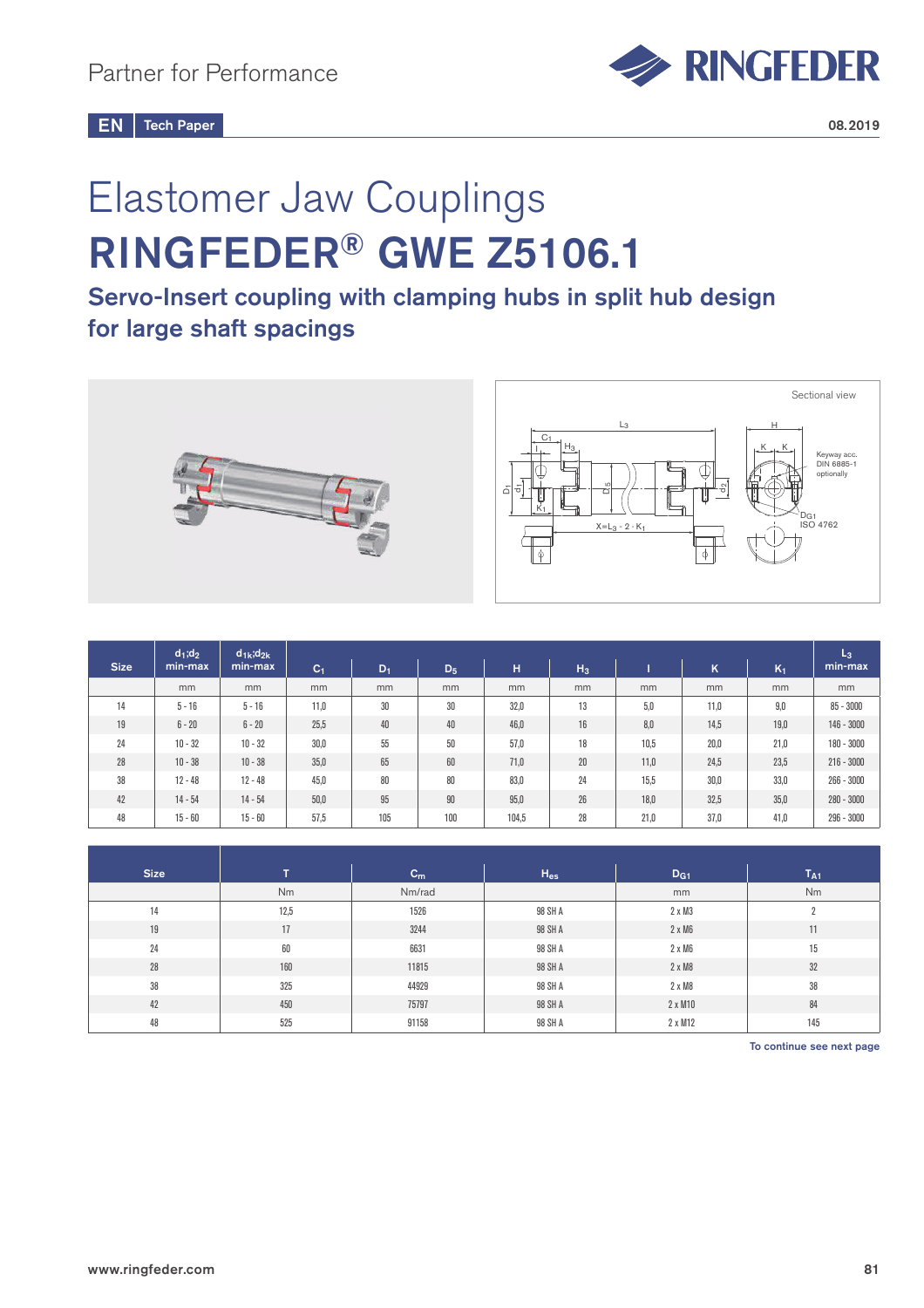

## Elastomer Jaw Couplings RINGFEDER® GWE Z5106.1

### Transmissible torque T [Nm]

| <b>Size</b> | 05       | Ø6      | 08       | Ø9      |          | $010$ $012$ $014$ $015$ $016$ $018$ $020$ |      |       |      |     |       |       | $\mathfrak{O}22$ $\mathfrak{O}24$ | $\varnothing$ 25 | 030      | Ø35      |         | 040 044 048 |          | 050     | $ $ Ø58 |
|-------------|----------|---------|----------|---------|----------|-------------------------------------------|------|-------|------|-----|-------|-------|-----------------------------------|------------------|----------|----------|---------|-------------|----------|---------|---------|
|             |          |         |          |         |          |                                           |      |       |      |     | Nm    |       |                                   |                  |          |          |         |             |          |         |         |
| 14          | 3.7      | 4.4     | 5.9      | 6.6     | 7.4      | 8.8                                       | 10.3 | 11.1  | 11,8 | --- | $---$ | ---   | ---                               | $- - -$          | $---$    | $---$    | $- - -$ | $---$       | $- - -$  | $---$   |         |
| 19          | $---$    | 12.6    | 17       | 17      | 17       | 17                                        | 17   | 17    |      | 17  | 17    | $---$ | $\cdots$                          | $---$            | $\cdots$ | $\cdots$ | $---$   | $---$       | $- - -$  | $---$   | $-$     |
| 24          | $---$    | $--$    | $--$     | $- - -$ | 29       | 34                                        | 40   | 43    | 46   | 51  | 57    | 60    |                                   | 60               | 60       | $---$    | $---$   | $---$       | $---$    | $--$    | $- - -$ |
| 28          | $---$    | $---$   | $\cdots$ | $- - -$ | $---$    | 55                                        | 65   | 69    | 74   | 83  | 92    | 102   | 111                               | 116              | 139      | 162      | $---$   | $---$       | $\cdots$ | $- - -$ | ---     |
| 38          | $---$    | $- - -$ | $--$     | $---$   | $---$    | 66                                        | 77   | 82    | 88   | 99  | 110   | 121   | 132                               | 137              | 165      | 192      | 219     | 247         | $---$    | $- - -$ |         |
| 42          | $\cdots$ | ---     | $---$    | $---$   | $\cdots$ | $\cdots$                                  | 139  | 149   | 159  | 179 | 198   | 218   | 238                               | 248              | 298      | 347      | 397     | 446         | $---$    | $---$   |         |
| 48          | $---$    | $--$    | $-- -$   | $--$    | $---$    | $---$                                     | $--$ | $---$ | 233  | 262 | 292   | 321   | 350                               | 364              | 437      | 510      | 525     | 525         | 525      | 525     | 525     |

### **Critical bending speed for line shafts** (operating speed = critical bending speed  $\neq$  1,4)